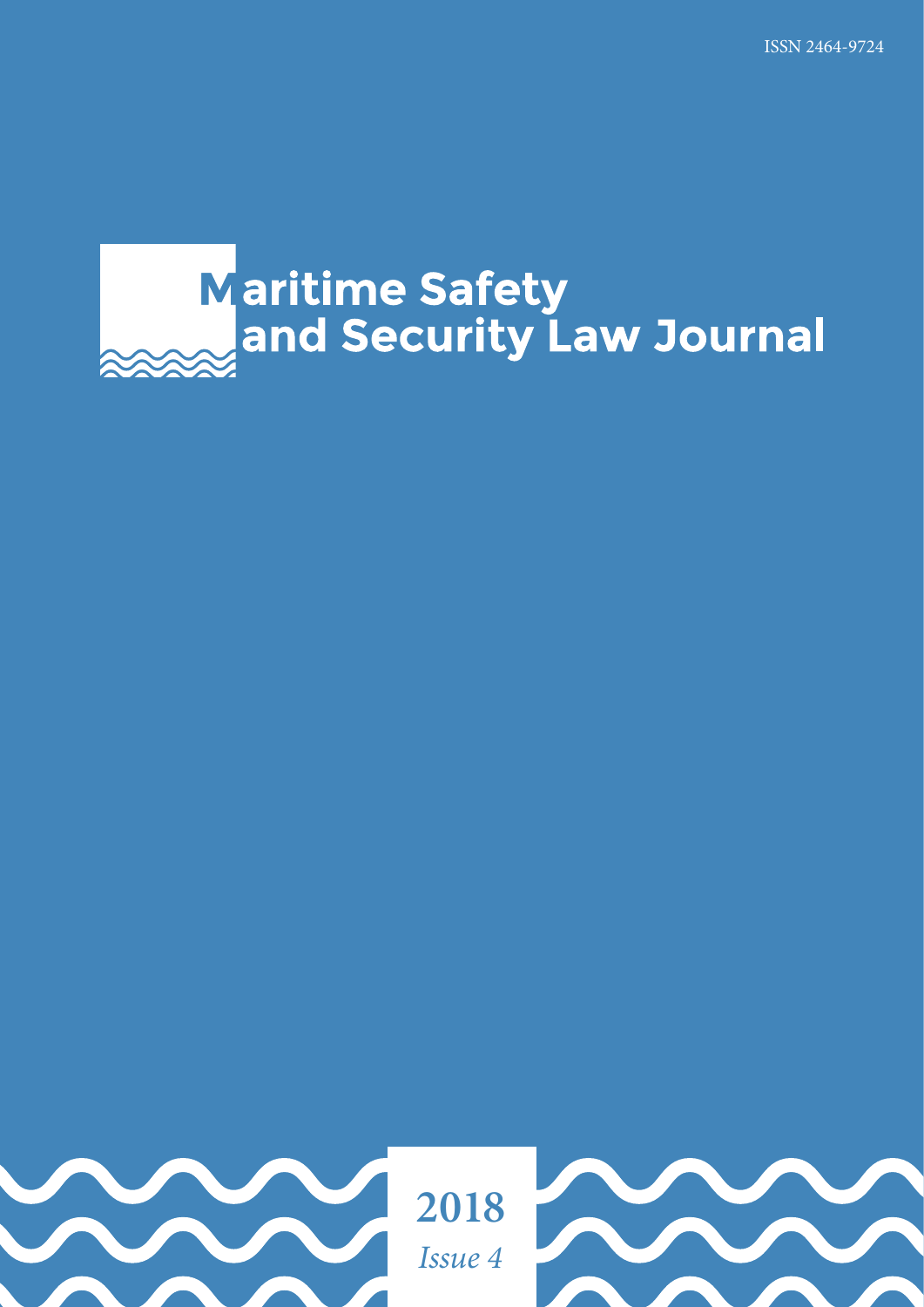### Non-Governmental Organisations and Search and Rescue at Sea

*Kristof GOMBEER and Melanie FINK\**

#### **Abstract**

*Non-governmental organisations (NGOs) have become increasingly involved in search and rescue in the Mediterranean Sea in order to fill a gap in humanitarian protection. This article examines the legal framework of their search and rescue activities. The international law of the sea sets out an obligation to render assistance to persons in distress at sea. However, recent developments reveal that the relationship between NGO vessels rendering assistance and the affected coastal states is highly uncertain. This article addresses two particular questions: First, can NGOs navigate anywhere in order to render assistance at sea or can (coastal) states limit the rights of navigation of NGOs? Second, can coastal states give NGOs binding instructions concerning whether and how to conduct search and rescue and where to disembark the persons rescued? The article concludes that within their territorial sea, coastal states enjoy the power*  to determine, in a legally binding manner, how search and rescue operations are carried out, but that *they may not deny NGOs access to distress scenes. Beyond their territorial sea, coastal states are neither entitled to issue binding instructions to foreign vessels nor limit their navigational freedom. In any case, all instructions have to comply with the substantive restrictions set out within the Search and Rescue regime and international human rights law.*

**Keywords:** NGOs, search and rescue, UNCLOS, SAR Convention, human rights, boat migrants

**First published online:** 22 June 2018

#### 1. Introduction

Over the last two decades, the death toll of migrants attempting to reach Europe via the Mediterranean Sea has increased consistently.<sup>1</sup> In response, NGOs started to carry out privately funded search and rescue operations.<sup>2</sup> The first one of these was launched in the summer of 2014 by the *Migrant Offshore Aid Station* (MOAS), followed in 2015 by *Sea-Watch* and *Médecins Sans Frontières* (MSF). Whilst more NGOs became active in 2016, there was a substantial decline in 2017 due to pressure by and confrontations with public authorities.<sup>3</sup> Some NGOs conduct fully-fledged search and rescue

Kristof Gombeer is a fellow of the Research Foundation Flanders (FWO) and PhD candidate at the Vrije Universiteit Brussel and the Europa Institute, Leiden Law School; Melanie Fink is a Postdoctoral researcher at the Europa Institute, Leiden Law School. We are grateful to Erik Franckx, Jorrit Rijpma, Thea Coventry, Eugenio Cusumano, Sandro Gallinelli, Giorgia Linardi, the anonymous reviewers and the editorial team for their helpful feedback.

<sup>1</sup> For continuously updated numbers see in particular the 'Missing Migrants Project', launched by IOM <http://missingmigrants.iom.int/> accessed 27 January 2018.

<sup>2</sup> Daniela Irrera, 'Migrants, the EU and NGOs: The 'Practice' of Non-Governmental SAR Operations' (2016) 16(3) Romanian Journal of European Affairs 20, 28-30.

<sup>3</sup> Forensic Oceanography, 'Mare Clausum: Italy and the EU's undeclared operation to stem migration across the Mediterranean' (May 2018) 58-62.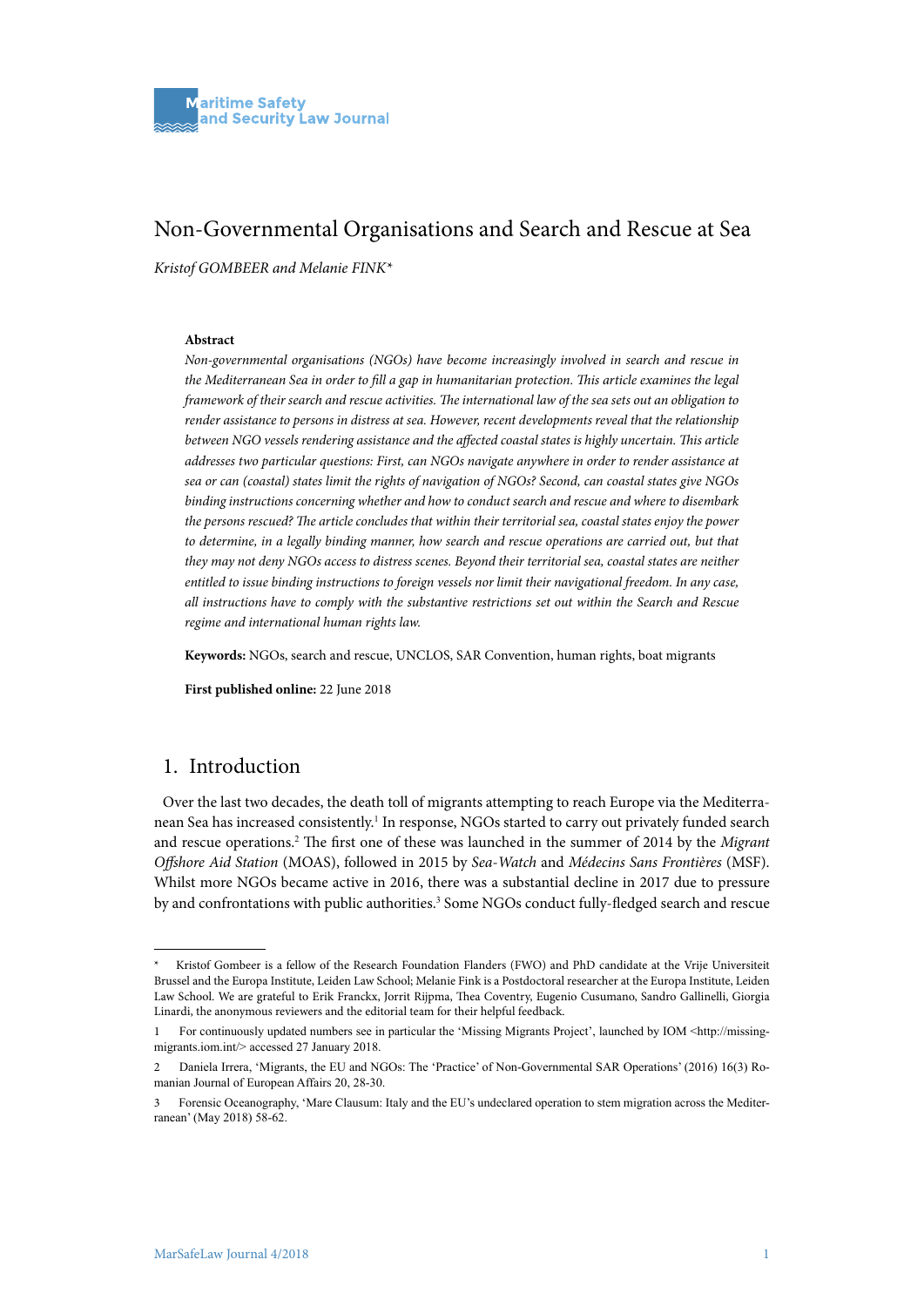operations: they patrol areas likely to be the origin of distress calls in order to spot vessels in distress early on. They take the persons in distress on board, provide first aid, and disembark the rescued individuals at a place of safety. Other NGOs focus on first response to emergencies by providing life vests, drinking water, and urgent medical treatment. Often, these smaller NGO vessels do not take migrants on board but wait for larger ships to transport them to dry land.<sup>4</sup> According to data of the Italian Coast Guard, in 2016 NGOs rescued 46,795 migrants out of the total of 178,415 persons rescued under the coordination of the Italian Maritime Rescue Coordination Center (MRCC).<sup>5</sup>

The relationship between NGO vessels rendering assistance and the relevant coastal states is highly uncertain. Two questions in particular have given rise to controversy: First, it is unclear whether NGOs are free to navigate the seas, including the territorial sea of coastal states, in order to search for and rescue migrant vessels in distress. Coastal states seem to assume a possibility on their part to pose certain limits on NGOs in this respect. The Libyan Coast Guard, for example, on 26 September 2017, attempted – on the high seas – to push back the NGO vessel *Lifeline*, flying the Dutch flag, further away from the Libyan coast and transfer the migrants rescued by the *Lifeline* to a Coast Guard vessel.<sup>6</sup> In a similar vein, the Code of Conduct for NGOs that carry out search and rescue operations in the Mediterranean drawn up by Italy in summer 2017 requires NGOs to refrain from entering Libyan territorial waters, except in situations of grave and imminent danger.<sup>7</sup> Second, it is uncertain whether NGOs have to follow instructions from coastal states on whether and how to conduct search and rescue operations and where to disembark the persons rescued. On several occasions, NGOs were at or near to a distress scene, but given instructions by MRCC Rome to leave their position or to refrain from assisting due to the expected arrival of the Libyan Coast Guard. This occurred, for example, on 23 and 24 November 2017 to a vessel of *SOS Méditerranée*, the *Aquarius*. 8 Many coastal states seem to assume that private vessels have to abide by instructions of the relevant coastal authorities and have adopted legislation explicitly setting out such obligations.<sup>9</sup> Also the Italian Code of Conduct for

<sup>4</sup> Eugenio Cusumano, 'Emptying the sea with a spoon? Non-governmental providers of migrants search and rescue in the Mediterranean' (2017) 75 Marine Policy 91, 92-94.

<sup>5</sup> Italian Coast Guard, 'Search and Rescue (SAR) activity in the central Mediterranean Sea from January 1st to December 31st 2016' <www.guardiacostiera.gov.it/attivita/Documents/attivita-sar-immigrazione-2016/ANNUALE%20ENG.pdf> accessed 27 January 2018.

<sup>6</sup> Steve Scherer, 'Rescue ship says Libyan coast guard shot at and boarded it, seeking migrants' *Reuters* (Rome, 26 September 2017) <www.reuters.com/article/us-europe-migrants-libya-ngo/rescue-ship-says-libyan-coast-guard-shot-at-andboarded-it-seeking-migrants-idUSKCN1C12I4> accessed 27 January 2018.

<sup>7</sup> On the Code of Conduct, see Section 2.2.1 below.

<sup>8</sup> SOS-Méditerranée, 'Woman Found Dead at Bottom of Rubber Boat After Rescue Operation in Central Mediterranean' (24 November 2017) <http://sosmediterranee.org/woman-found-dead-at-bottom-of-rubber-boat-after-rescue-operation-incentral-mediterranean/?lang=en> accessed 27 January 2018; SOS-Méditerranée, 'Dramatic Week in the Mediterranean: More Than 800 People Rescued by SOS Mediterranée, Whilst Crew Witnesses Interceptions at Sea by the Libyan Coast Guard' (26 November 2017) <http://sosmediterranee.org/dramatic-week-in-the-mediterranean-more-than-800-people-rescued-by-sos-mediterranee-whilst-crew-witnesses-interceptions-at-sea-by-the-libyan-coast-guard/?lang=en> accessed 27 January 2018.

See Section 4.1 below.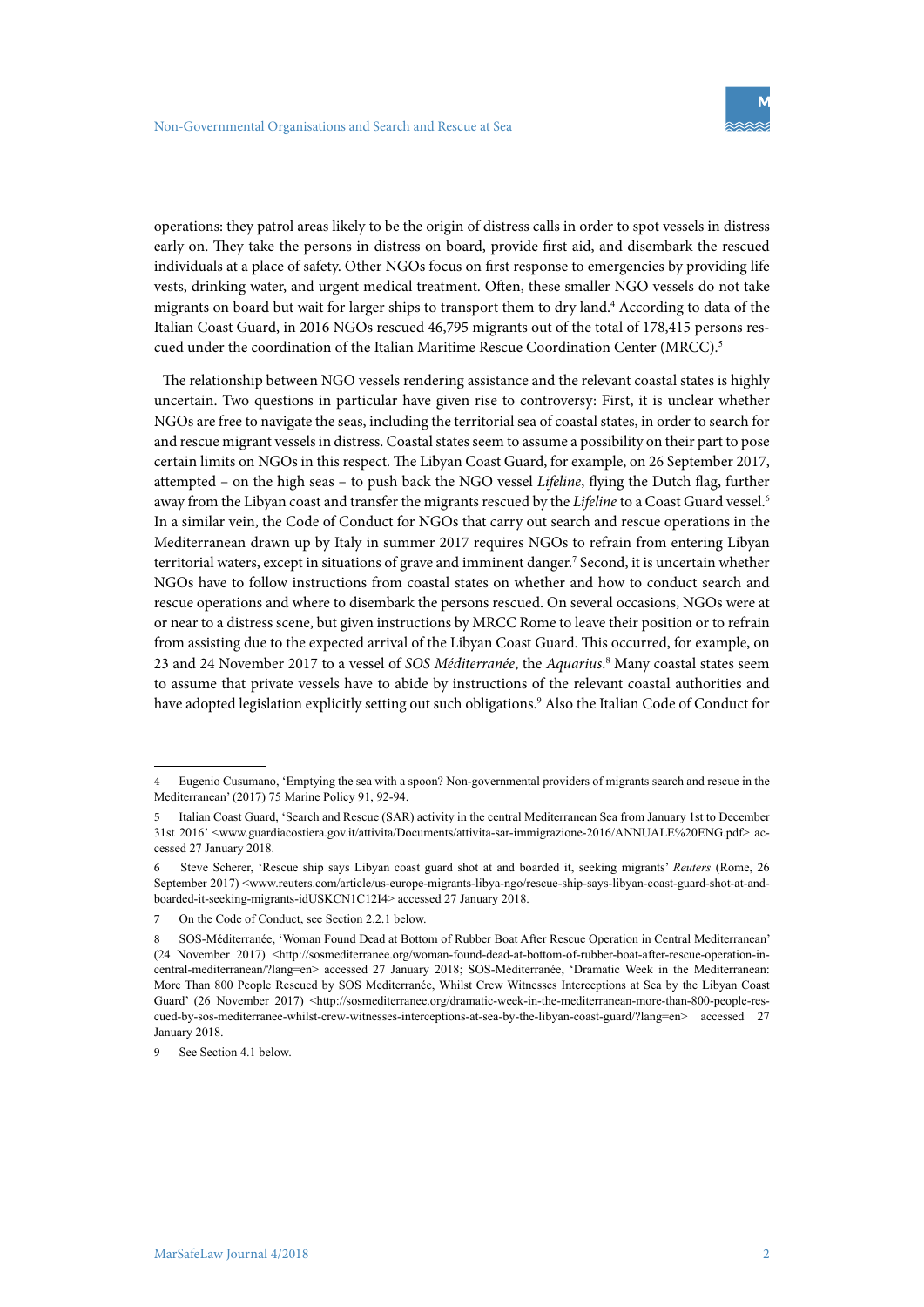

NGOs stipulates that they have to follow instructions of the competent national authority.<sup>10</sup>

Against this background, this article analyses two specific legal questions: The first concerns navigation under the law of the sea: Can NGOs navigate anywhere in order to render assistance at sea or can (coastal) states limit navigation? This is addressed in Section 3. The second question concerns the relationship between NGO vessels and the state responsible for the coordination of a maritime Search and Rescue Region (SRR): Can a competent national authority give binding instructions to NGOs when it comes to operational aspects and the venue for disembarkation? This is discussed in Section 4. Before addressing these two questions, Section 2 maps the basic legal regime concerning search and rescue (in the following 'SAR regime') in the Mediterranean (Section 2.1) and the practices of Italy and Libya (Section 2.2).

#### 2. The SAR regime in the Mediterranean

#### 2.1 The legal framework for search and rescue at sea

Two prescriptions constitute the building blocks of the legal framework on search and rescue at sea. First, Article 98(1) of the United Nations Convention on the Law of the Sea (UNCLOS) obliges states to require the master of every ship that flies their flag to render assistance to any person found at sea in danger of being lost.<sup>11</sup> The duty to assist is widely considered to reflect customary international law and therefore also binds states that have not ratified the treaties in question.<sup>12</sup>

Second, Article 98(2) UNCLOS obliges coastal states to organise search and rescue services and capacities (in the following 'SAR services') and to enter into regional arrangements where necessary. In this context, more precise legal obligations are set out in the 1979 International Convention on Maritime Search and Rescue (SAR Convention). The aim of the SAR Convention is to have every maritime space covered by search and rescue services. To this end the oceans and seas are divided into SRRs by agreement among the SAR Convention parties. These agreements are to be sent to the International Maritime Organization (IMO) which then publishes them as SAR.6 Circulars.

Under the SAR Convention, each coastal state is responsible for establishing a SAR service with-

<sup>10</sup> On the Code of Conduct, see Section 2.2.1 below.

<sup>11</sup> United Nations Convention on the Law of the Sea (adopted 10 December 1982, entered into force 16 November 1994) 1833 UNTS 3 (UNCLOS) art 98(1); similarly see International Convention on Maritime Search and Rescue (adopted 27 April 1979, entered into force 22 June 1985) 1405 UNTS 118 (SAR Convention) as amended in 1998 and 2004, section 2.1.1; International Convention for the Safety of Life at Sea (adopted 1 November 1974, entered into force 25 May 1980) 1184 UNTS 277 (SOLAS Convention) Chapter V, regulation 33; International Convention On Salvage (adopted 28 April 1989, entered into force 14 July 1996) 1953 UNTS 165, art 10.

<sup>12</sup> ILC, 'Report of the International Law Commission on the Work of its Eighth Session' (23 April – 4 July 1956) UN Doc. A/3159, 281; see also Aldo Chircop, 'The Customary Law of Refuge for Ships in Distress' in Aldo Chircop and Olof Linden (eds), *Places of Refuge for Ships* (Martinus Nijhoff 2006) 163-229; Guy Goodwin-Gill and Jane McAdam, *The refugee in international law* (OUP 2007) 278; Richard Barnes, 'The International Law of the Sea and Migration Control' in Bernard Ryan and Valsamis Mitsilegas (eds), *Extraterritorial Immigration Control: Legal Challenges* (Martinus Nijhoff 2010) 134.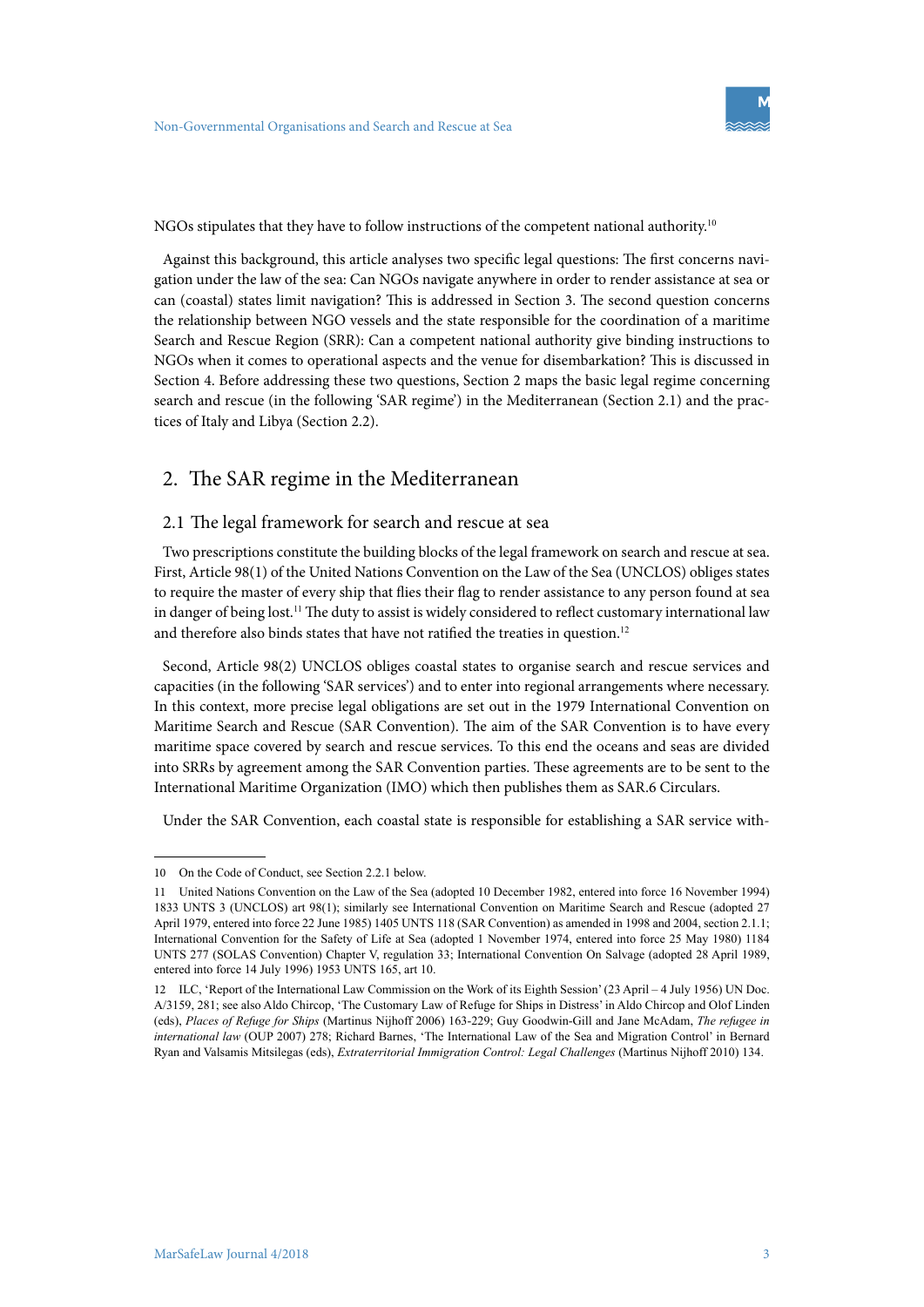in their SRR. Aside from basic elements like search and rescue resources (e.g. rescue vessels and equipment) and communication facilities in order to receive distress calls and coordinate search and rescue operations, a SAR service must have a legal framework which clarifies which authorities are responsible for search and rescue and which rules apply to their organisation and operations.<sup>13</sup> The IMO has developed manuals, guidelines, and principles on search and rescue, the most important of which are the 2016 IAMSAR Manuals and the 2004 Guidelines on the Treatment of Persons Rescued at Sea.<sup>14</sup> While these instruments are as such not legally binding, states have to, as far as practicable, follow these minimum standards and guidelines in their implementation of the SAR Convention.<sup>15</sup>

#### 2.2 State practice

#### 2.2.1 Italy

Italy is party to both UNCLOS and the SAR Convention.<sup>16</sup> It has established a SAR zone and an MRCC.<sup>17</sup> Against the background of the increased presence of NGOs in the Mediterranean and the legal questions associated with it, Italy proposed drafting a Code of Conduct with the explicit aim to ensure that NGO vessels 'operate within, and abide by, a set of clear rules'. With the backing of the EU Commission, a 'Code of Conduct for NGOs undertaking activities in migrants' rescue operations at sea' was adopted in summer 2017.<sup>18</sup>

The Code of Conduct envisages that NGOs undertake a number of commitments, which are presented in Table 1 (below), based on two categorisations. On the one hand, the commitments are categorised according to the types of commitments they contain (Table 1, horizontal axis). They include: (1) commitments to abstain from certain conduct, (2) commitments to actively cooperate with state, sub-state, or other public authorities, and (3) information duties. On the other hand, the commitments are categorised according to the types of concern they may give rise to (Table 1, vertical axis).

<sup>13</sup> SAR Convention, section 2.1.

<sup>14</sup> The International Aeronautical and Maritime Search and Rescue Manual (IAMSAR) is developed by the ICAO and the IMO and addresses the organisation, management and operation of the SAR system; IMO Resolution MSC.167(78) Guidelines on the Treatment of Persons Rescued at Sea (20 May 2004) MSC 78/26/add.2.

<sup>15</sup> SAR Convention, section 2.1.2 *in fine*.

<sup>16</sup> Italy ratified UNCLOS on 13 January 1995 (entered into force for Italy on 12 February 1995) and acceded to the SAR Convention on 2 June 1989 (entered into force for Italy on 2 July 1989).

<sup>17</sup> IMO Global SAR Plan, see <https://gisis.imo.org> accessed 27 January 2018; Italian SAR Decree (*Decreto del Presidente della Repubblica del 28 settembre 1994, n. 622*).

<sup>18</sup> Code of Conduct for NGOs undertaking activities in migrants' rescue operations at sea (no author, undated); for the European Commission's endorsement see Commission, 'Action Plan on measures to support Italy, reduce pressure along the Central Mediterranean route and increase solidarity' (Brussels 4 July 2017) SEC (2017) 339. Neither the draft nor final Code of Conduct was ever officially published by EU or Italian authorities. Different versions, all of them undated, were made public by news outlets and NGOs. The Draft Code of Conduct leaked after the JHA Ministers Meeting in Tallinn was made public *inter alia* by Human Rights Watch, see <www.humanrightsatsea.org/wp-content/uploads/2017/07/2017070516-EU-Code-of-Conduct.pdf> accessed 27 January 2018; a later (probably final) version was published on 3 August 2017 by *Euronews*, see <www.euronews.com/2017/08/03/text-of-italys-code-of-conduct-for-ngos-involved-in-migrant-rescue> accessed 27 January 2018. In the following, 'Code of Conduct' refers to the latter version.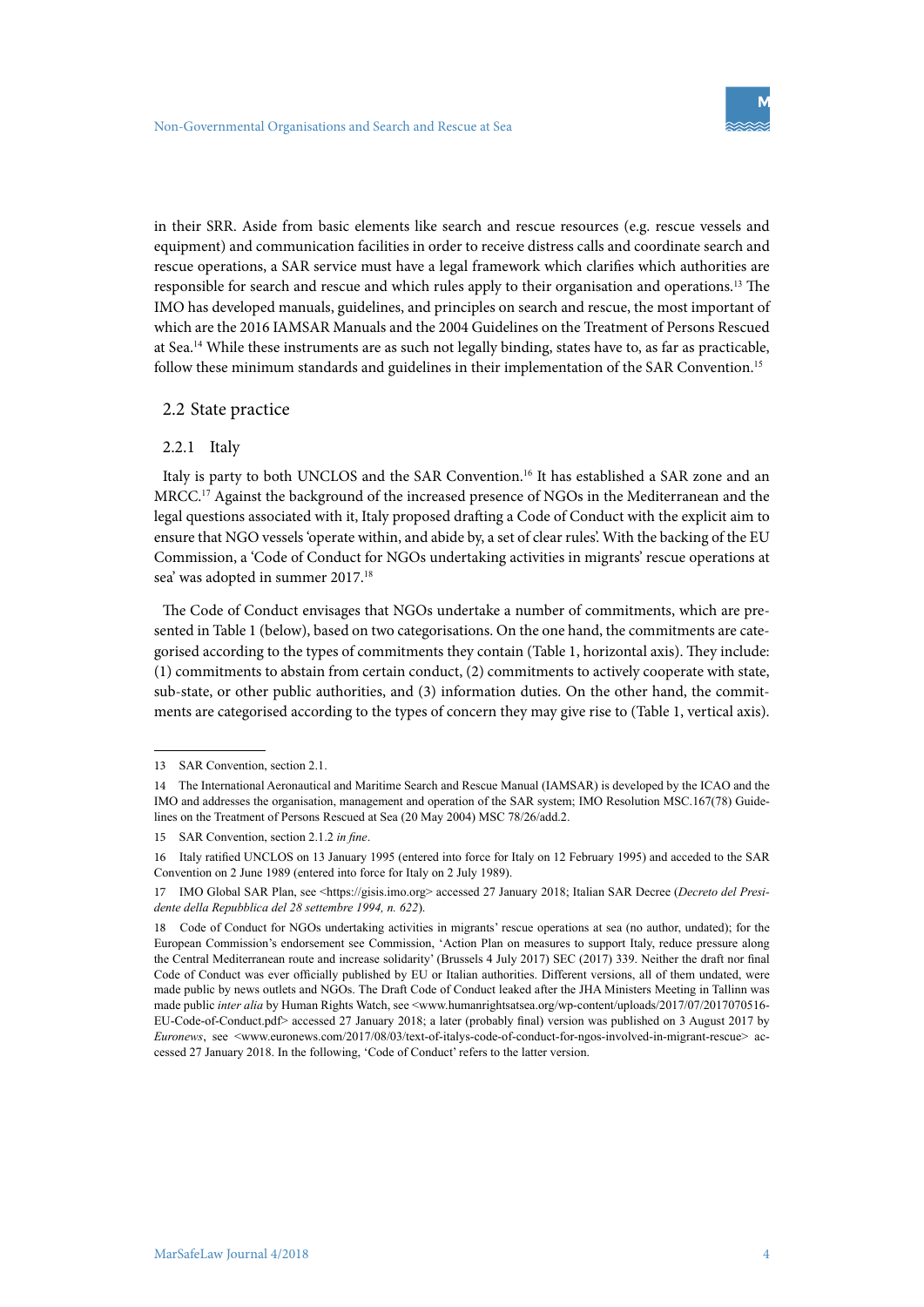One group of commitments raises questions of compatibility with international law, in particular international law of the sea or human rights law. A second group of commitments risks limiting the effectiveness of search and rescue, thus jeopardising the protection of human lives at sea. A third group of commitments may compromise the independence of NGOs from states, a fundamental principle they are based on.<sup>19</sup> Finally, a fourth group of commitments *prima facie* does not raise any specific concerns. Importantly, some commitments may appear more than once within Table 1, if they give rise to more than one concern.

<sup>19</sup> See also Eugenio Cusumano, 'Straightjacketing migrant rescuers? The code of conduct on maritime NGOs' [2017] Mediterranean Politics; Eugenio Cusumano, 'The Sea as a Humanitarian Space. Non-governmental Search and Rescue dilemmas on the Central Mediterranean migratory route' [2017] Mediterranean Politics.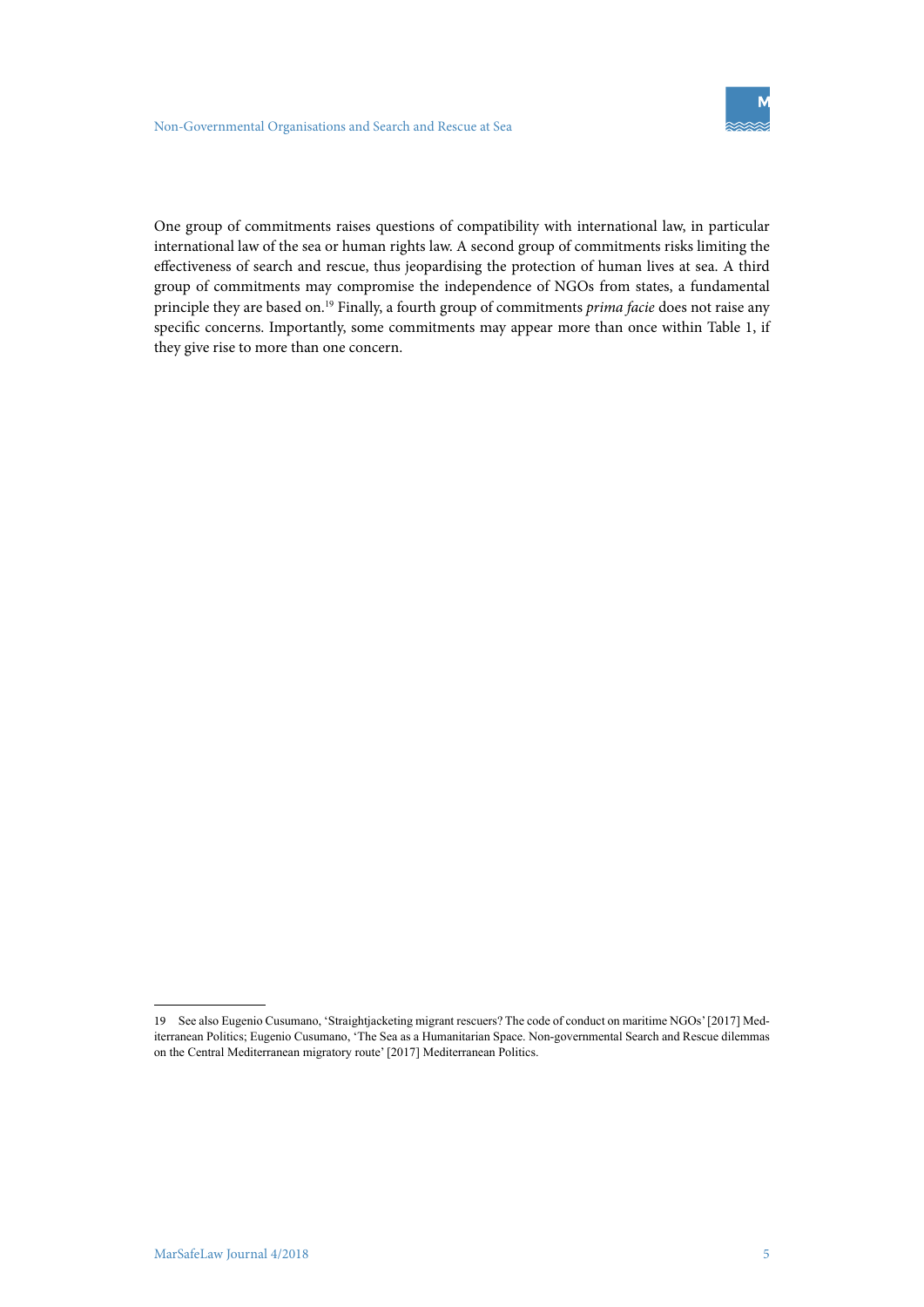

|                                                             | <b>Commitment to</b><br>abstain                                                                                                                                                                                          | <b>Commitment to</b><br>cooperate                                                                                                                                                                                                              | <b>Commitment to</b><br>inform                                                                                                                                                                                                                                                                                                  |
|-------------------------------------------------------------|--------------------------------------------------------------------------------------------------------------------------------------------------------------------------------------------------------------------------|------------------------------------------------------------------------------------------------------------------------------------------------------------------------------------------------------------------------------------------------|---------------------------------------------------------------------------------------------------------------------------------------------------------------------------------------------------------------------------------------------------------------------------------------------------------------------------------|
| Compatibility<br>with Public<br><b>International</b><br>Law | No entering Libyan<br>territorial waters<br>No obstructing SAR<br>٠<br>by Libyan Coast<br>Guard (in Libyan<br>territorial waters?)<br>No transfers of<br>٠<br>rescued to other<br>vessels unless au-<br>thorised by MRCC | Follow instruc-<br>tions of competent<br>MRCC<br>Allow police offi-<br>П<br>cers on board to<br>conduct investiga-<br>tions<br>Collect vessels and<br>$\blacksquare$<br>engines used by<br>traffickers/smug-<br>glers                          | Report SAR events<br>occurring outside<br>SRR zones to flag<br>state and MRCC<br>competent for near-<br>est SRR<br>Keep (foreign) flag<br>٠<br>state informed on<br>all activities                                                                                                                                              |
| <b>Effectiveness</b><br>of SAR                              | No entering Libyan<br>territorial waters<br>No transfers of<br>٠<br>rescued to other<br>vessels unless au-<br>thorised by MRCC                                                                                           | Follow instruc-<br>tions of competent<br><b>MRCC</b><br>Collect vessels and<br>engines used by<br>traffickers/smug-<br>glers                                                                                                                   | N/A                                                                                                                                                                                                                                                                                                                             |
| <b>NGO</b><br>independence                                  | • No transfers of<br>rescued to other<br>vessels unless au-<br>thorised by MRCC                                                                                                                                          | Follow instruc-<br>$\blacksquare$<br>tions of competent<br><b>MRCC</b><br>٠<br>Allow police offi-<br>cers on board to<br>conduct investiga-<br>tions<br>Collect vessels and<br>$\blacksquare$<br>engines used by<br>traffickers/smug-<br>glers | Transmit infor-<br>٠<br>mation relevant<br>for investigation<br>purposes to state of<br>disembarkation                                                                                                                                                                                                                          |
| Prima facie<br>no concern                                   | • No turning off ves-<br>sel tracking systems<br>$\blacksquare$ No (pre-SAR) com-<br>munication facili-<br>tating departure of<br>migrant vessels                                                                        | N/A                                                                                                                                                                                                                                            | • Communicate SAR<br>suitability of vessel,<br>equipment, and<br>staff to MRCC<br>Constantly update<br>٠<br>competent MRCC<br>on ongoing SAR<br>events<br>Declare SAR fi-<br>٠<br>nancing to NGO's<br>state of registration<br>and (upon request)<br>Italy<br>Notify Frontex Op-<br>eration Triton [now<br>Themis] after rescue |

*Table 1: Overview of Commitments in the Code of Conduct*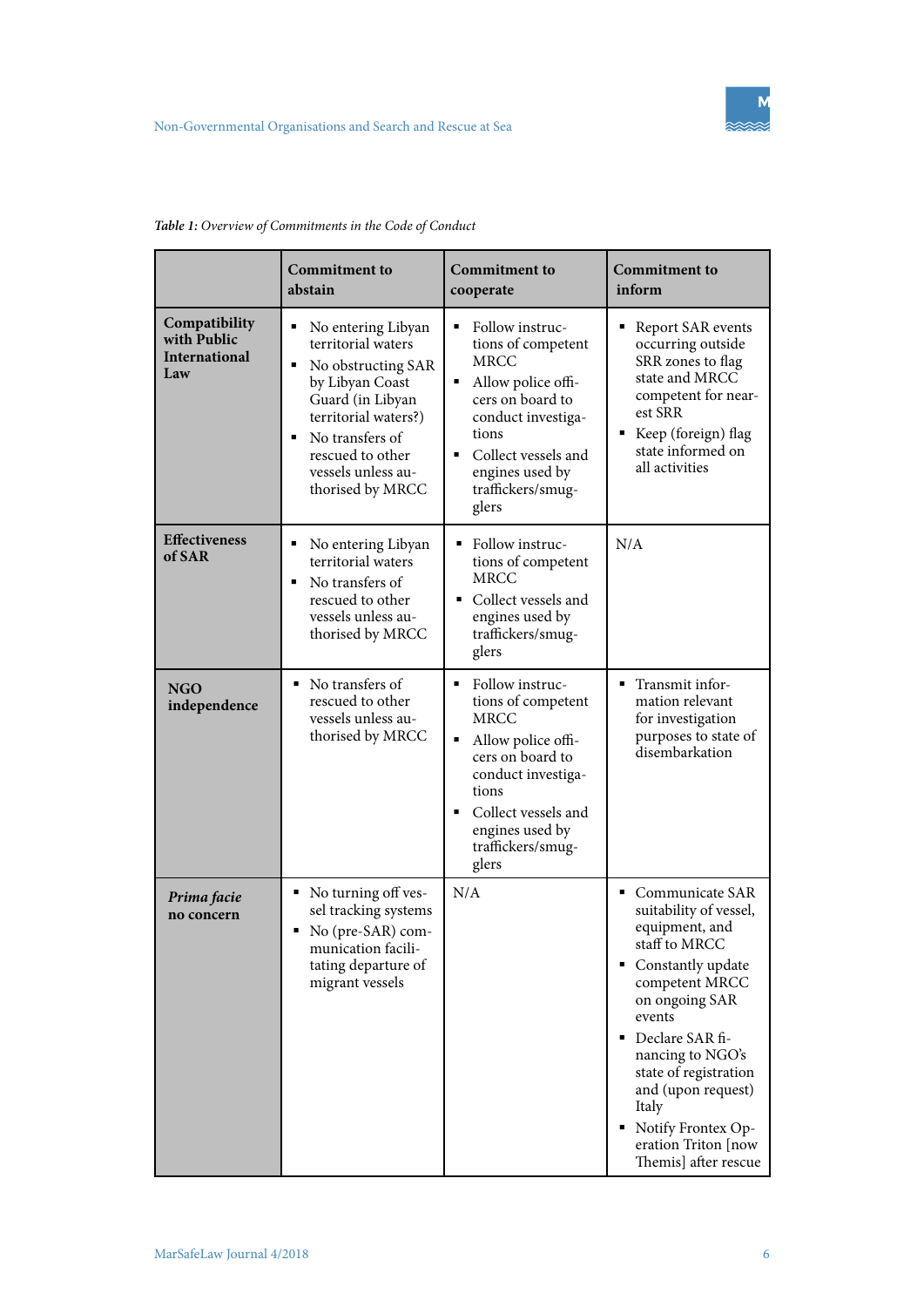For present purposes, two commitments are of specific relevance. The first is the commitment not to enter Libyan territorial waters. The second is the commitment to follow instructions of the competent MRCC. The extent to which international law permits states to restrict the rights of navigation of NGOs and to oblige them to follow state instructions, will be analysed in Sections 3 and 4 respectively.

It is important to note that, in any case, there is no certainty as to the legal nature and thus the consequences of non-compliance with the Code of Conduct. Its legal nature depends on a number of factors, including, first, the amount and type of parties (unilateral/bilateral/multilateral; private/ public signatories) and, second, the legal order under which it was adopted (national/international). Neither of these aspects is addressed within the Code of Conduct itself, or otherwise made clear, which renders its legal status highly uncertain.

The Code of Conduct was drawn up by the Italian Ministry of the Interior and presented to the relevant NGOs for signature in the end of July 2017. It is not a (quasi-)legislative act adopted by Italy because that would not require signature by those potentially bound by the document in question. It also does not seem to be an agreement between Italy and the signatory NGOs, since it is signed only by NGOs but not by Italy or specific Italian authorities and contains only commitments by NGOs who are themselves not beneficiaries of reciprocal commitments entered into on the part of Italy (or any other public authority). In this light, the Code of Conduct is most likely a unilateral declaration made by each NGO that signs it.

This raises the question whether a unilateral declaration is capable of producing legal effects. In particular, are NGOs legally bound by their unilaterally made commitments? The Code of Conduct itself largely leaves this matter open. It merely sets out that both a failure to subscribe to the Code and a failure to comply with the commitments therein may result in the adoption of 'measures addressed to the relevant vessels' by Italian authorities. These 'measures', however, seem to be unrelated to the legal consequences the signature of the Code of Conduct possibly triggers, since they may also be taken against NGOs that do not sign at all. Whilst the concept that unilateral behaviour may create legally binding obligations is familiar under public international law, NGOs are not commonly considered to have legal personality on the international plane, and may thus also not create obligations binding on them as a matter of public international law.<sup>20</sup> Thus, the Code of Conduct is not binding under international law. However, it is conceivable that it creates legally binding obligations under Italian national law for those NGOs that sign it. This ultimately depends on the existence of the legal concept

<sup>20</sup> See in particular *Nuclear Tests Case (Australia v France, New Zealand v France)* (Judgment) [1974] ICJ Rep 253; ILC, 'Guiding Principles applicable to unilateral declarations of States capable of creating legal obligations' in 'Report of the International Law Commission on the Work of its Fifty-eighth Session (1 May-9 June and 3 July-11 August 2006) UN Doc A/61/10, Ch IX, 160–177; for more detail on the contentious question of NGOs' international legal personality see Ingrid Rossi, *Legal Status of Non-Governmental Organizations in International Law* (Intersentia 2010) 48-65.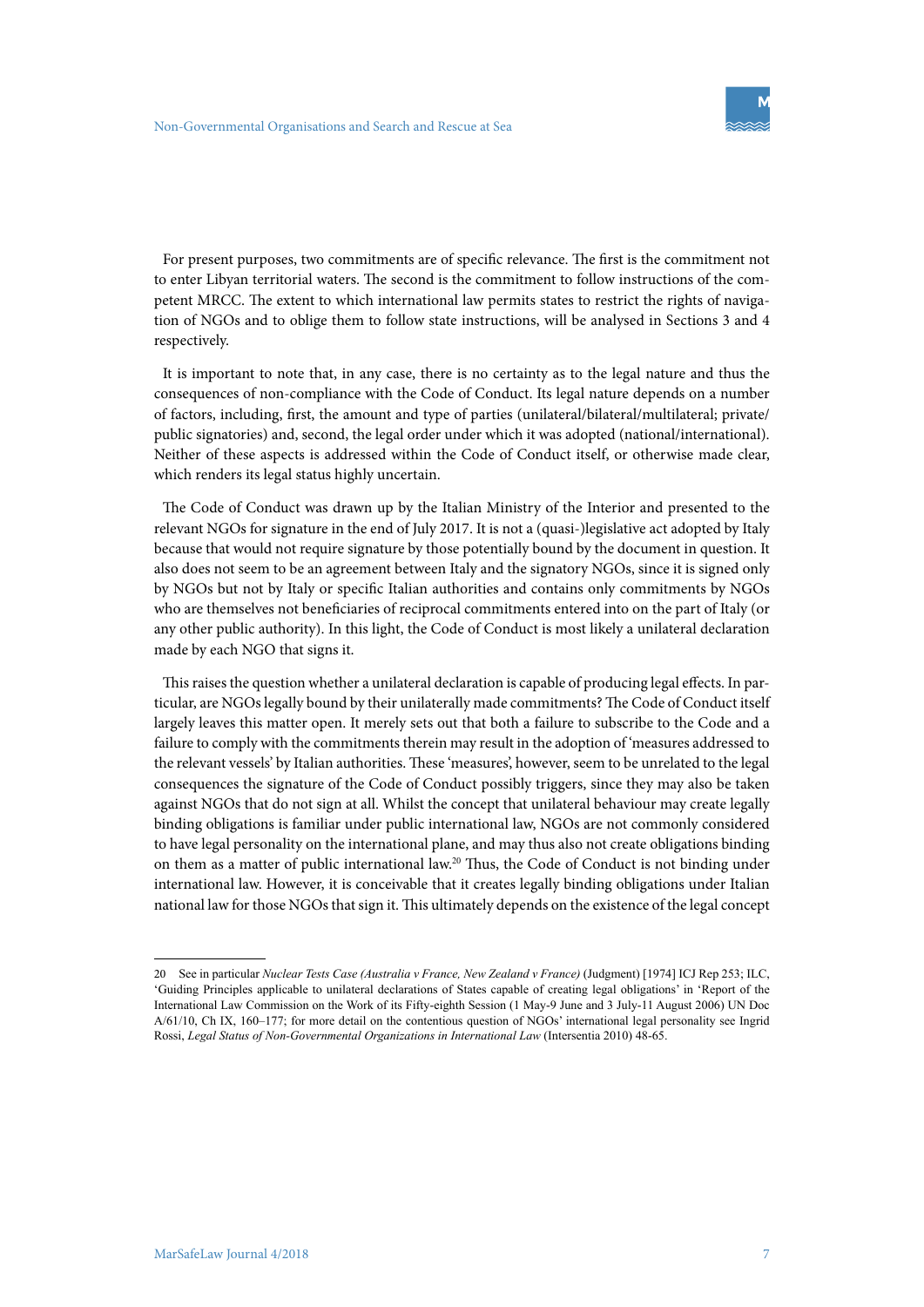

of unilateral declarations under Italian law and the conditions under which Italian law affords them legally binding character.

#### 2.2.2 Libya

Libya is not party to UNCLOS, but did accede to the SAR Convention in 2005.<sup>21</sup> Whilst no Libyan SRR or MRCC officially exist yet, Libya is in the process of establishing them. In August 2017, the Libyan authorities declared their SRR and submitted the necessary documents to IMO. However, the declaration was withdrawn in December 2017 only to submit a new one a few days later. It is unclear when the Libyan SRR may be expected to be fully functional.

Neighbouring coastal states usually enter into bilateral agreements regarding cooperation and coordination with regard to search and rescue. These agreements are then published in the IMO database. They are important to ensure that there is clarity of who is responsible for the coordination of search and rescue incidents and that the transfer of such coordination from one authority to another runs smoothly. The absence of an agreement creates the risk of gaps in the provision of search and rescue (see for example Section 4.2.1). No such formal agreement exists between Italy and Libya. Instead, Italy and Libya have substituted this standard cooperation within the IMO framework with a rather unorthodox cooperative framework.

The national authority in charge of search and rescue in Libyan waters is the Libyan Coast Guard. It officially functions under the authority of the Government of National Accord and operates – given the fragmentation of power in Libya – only in the Western sector of the Libyan coast. On the basis of Memoranda of Understanding, the Libyan Coast Guard has received vessels, financial support, and training from Italy and the European Union since 2016.<sup>22</sup> In addition to this support, Italy has dispatched some of its own war ships to Libyan territorial waters in order to support the Libyan Coast Guard.<sup>23</sup> Italy has, moreover, used its MRCC in Rome to relay information concerning distress incidents occurring within the yet to be established Libyan SRR.

Whilst officially conducting search and rescue, the operations of the Libyan Coast Guard have practically had the effect of preventing migrants from leaving Libyan waters. Estimates suggest that in 2017 the Libyan Coast Guard retrieved over 80,000 persons off its coast and returned them to Libyan territory.<sup>24</sup> In addition, its activities were reported to have frequently limited the ability of NGOs to provide effective SAR services off the Libyan coast.

#### 3. The rights of navigation under the law of the sea

This section analyses NGOs' rights of navigation when conducting search and rescue operations.

<sup>21</sup> Libya acceded on 28 April 2005 (entry into force for Libya on 28 May 2005), see IMO, SAR/Circ. 77 (17 May 2005) Ref. A1/W/2.03.

<sup>22</sup> For more detail, see Forensic Oceanography (n 3) 40-46.

<sup>23</sup> ibid 48-49.

<sup>24</sup> Safa Alharathy, 'Libyan and Italian officials discuss joint cooperation to combat illegal immigration' *The Libya Observer* (Tripoli, 9 December 2017) <www.libyaobserver.ly/news/libyan-and-italian-officials-discuss-joint-cooperation-combat-illegal-immigration> accessed 27 January 2018. Forensic Oceanography speaks of 20,335 people (n 3) 57.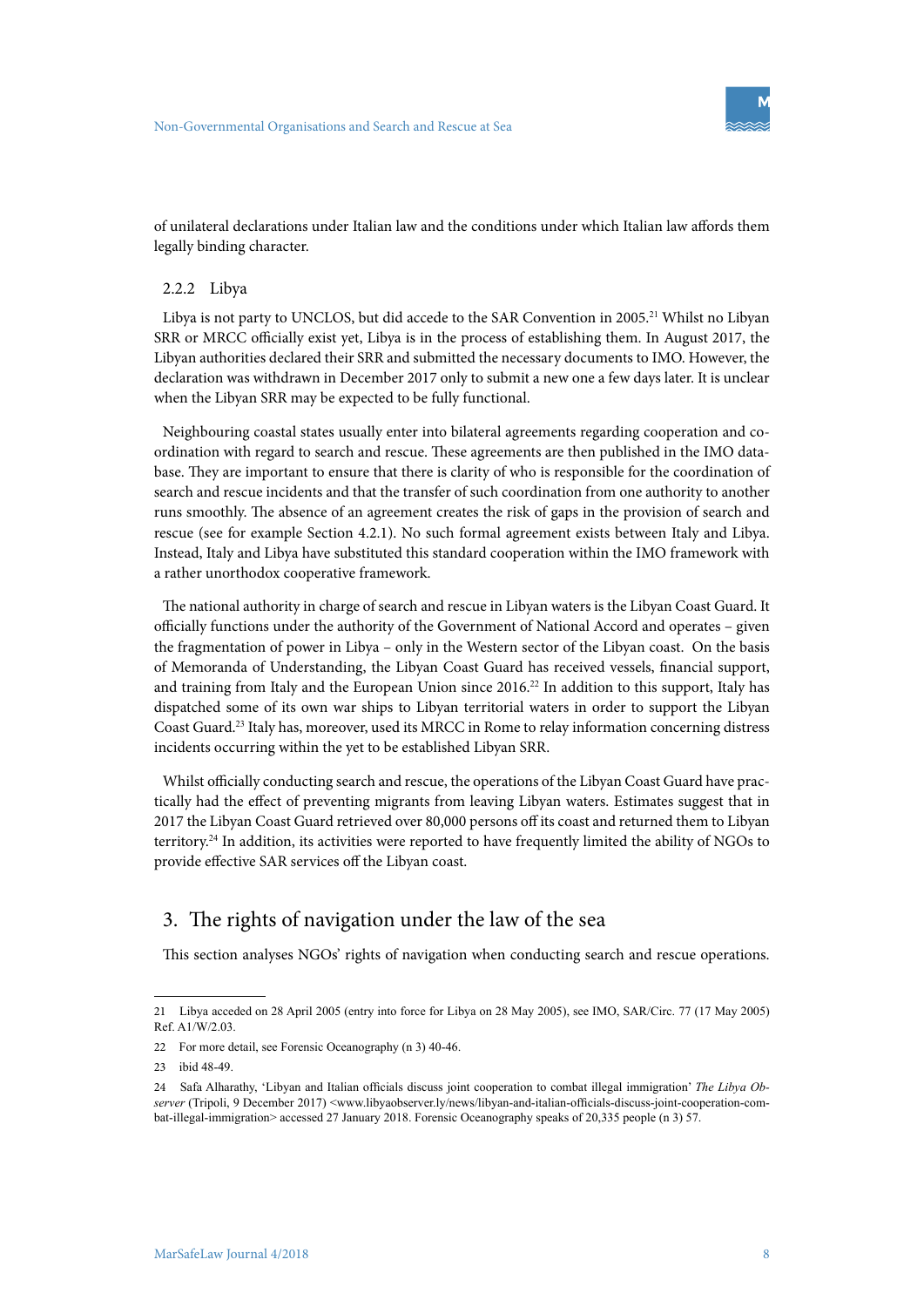

The central question is whether NGOs are free to navigate anywhere, including the territorial sea of a coastal state, in order to provide assistance at sea. To what extent may Italy or Libya restrict NGO vessels' access to distress scenes in the Libyan territorial waters or on the high seas?

Two rights, recognised in the law of the sea, are of particular relevance in this respect. The first is the right of innocent passage that allows foreign vessels to pass through the territorial sea of coastal states. Thus, Section 3.1 discusses the right of NGO vessels to access the Libyan territorial sea and the extent to which Libya may restrict it whilst complying with the regime for innocent passage. The second is the right for vessels flying any flag to freely navigate on the high seas. In this light, Section 3.2 analyses the extent to which Libya or Italy may limit the freedom of navigation of NGO vessels on the high seas.

It should be noted that a right to enter the territorial waters of a coastal state may also exist outside the regime of innocent passage. In particular, the SAR Convention stipulates that coastal states should authorise immediate entry into their territorial sea of rescue units of other states if their sole purpose is search and rescue.<sup>25</sup> Neighbouring coastal states often insert an admission clause in their bilateral search and rescue agreements to that end. Some of these admission clauses require prior authorisation,<sup>26</sup> others allow immediate entry.<sup>27</sup> Private foreign vessels – such as search and rescue vessels of NGOs – are, however, not covered by these bilateral agreements. Therefore, in the absence of a specific rule, the rights of navigation of NGOs in the territorial sea of a third state are governed by the regime of innocent passage under UNCLOS.

#### 3.1 Access to the territorial sea: the right of innocent passage

Coastal states have a right to establish a territorial sea up to a limit of 12 nautical miles from their coast, of which both Italy and Libya took advantage.<sup>28</sup> The territorial sea, as the name suggests, forms part of the territory of a state within which a coastal state enjoys full sovereignty.<sup>29</sup> Thus, in principle,

<sup>25</sup> SAR Convention, section 3.1.2.

<sup>26</sup> See e.g. IMO, 'Agreement concluded between Italy and Slovenia on Search and Rescue Regions and coordination of search and rescue services in accordance with paragraph 2.1.4. of the Annex to the SAR Convention, 1979, as amended' (25 January 2010) SAR.6/Circ.44, art 7; IMO, 'Agreement concluded between Bulgaria and Turkey on Search and Rescue Regions and coordination of search and rescue services in accordance with paragraph 2.1.4. of the Annex to the SAR Convention, 1979, as amended' (25 April 2005) SAR.6/Circ.24, art 5.

<sup>27</sup> See e.g. IMO, 'Arrangement for Cooperation between the New Zealand Civil Aviation Authority and the United States Coast Guard concerning Search and Rescue' (April 2017) SAR.6/Circ.57, art 3.6.

<sup>28</sup> UNCLOS, arts 3 and 4; Article 2 of Italian Law No. 359 of 24 August 1974 *Gazzetta Ufficiale. Anno 115° - Numero 218*, 5542; Libyan Act No. 2 of 18 February 1959 concerning the delimitation of Libyan territorial waters. UN Doc, Legislative Series, ST/LEG/SER.B/16, 14.

<sup>29</sup> UNCLOS, art 2(1); Richard Barnes, 'Article 25: Rights of protection of the coastal State' in Alexander Proelss (ed), *The United Nations Convention on the Law of the Sea. A Commentary* (C.H. Beck – Hart – Nomos 2017) 223. Pre-World War II, the sovereignty of the state over its territorial sea was contested. Since the 1958 Convention on the Territorial Sea and the Contiguous Zone and the 1982 UNCLOS, this is, however, explicitly accepted. Louis B Sohn and others, *Law of the Sea* (2nd edn, West 2010) 209.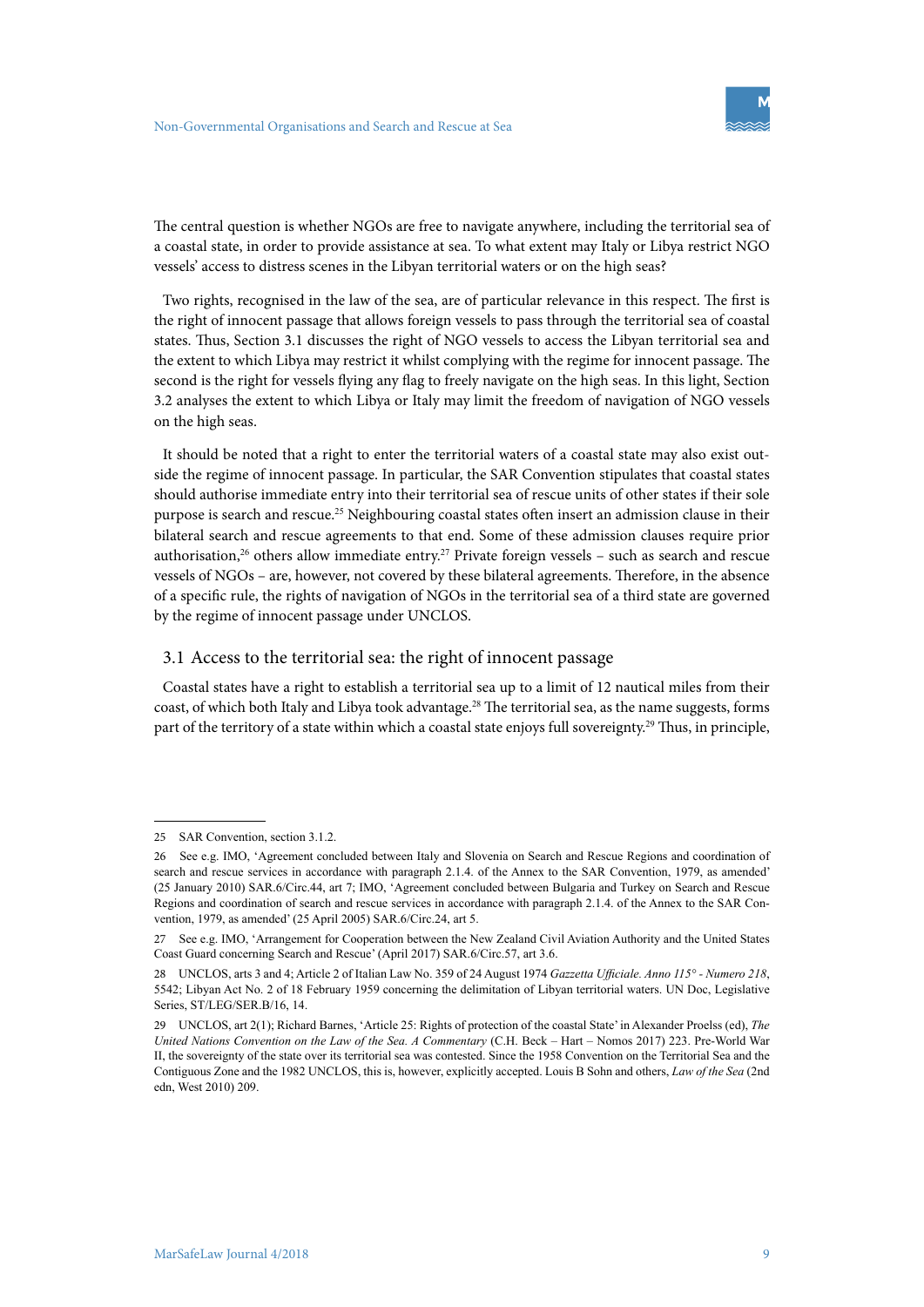coastal states may determine who enters their territorial sea.<sup>30</sup>

However, the sovereignty of coastal states within their territorial sea is limited by the right of innocent passage, governed by Articles 17 to 32 UNCLOS. Under the regime of innocent passage, foreign vessels, including NGO vessels flying a foreign state's flag, have a right to access to the territorial sea of a coastal state, as long as they merely 'pass', as opposed to stay, and do so 'innocently'.

In this light, there are two ways in which coastal states may limit an NGO vessel's right to navigate to, from, and through the territorial sea. The first is to argue that vessels are not 'passing' through the territorial sea in the first place. It has indeed been pointed out that the very purpose of defining passage separately from its innocence is precisely 'to confirm the authority of coastal states to expel vessels that are not engaged in passage, innocent or otherwise'.<sup>31</sup> A ship is considered to be 'passing' when it traverses the territorial sea in a continuous and expeditious manner.<sup>32</sup> That includes entering the territorial sea at one point and leaving at another without calling at a port ('lateral passage') as well as crossing the territorial sea in order to enter ('entry passage') or exit a coastal state's port ('exit passage').<sup>33</sup> A vessel may stop as long as this is part of ordinary navigation or rendered necessary, most importantly, for the purpose of rendering assistance to persons or ships in danger or distress.<sup>34</sup>

A coastal state may argue that the entry or presence of an NGO vessel in its territorial sea does not qualify as passage because it is not the crew's *intention* to get from point A to point B, but to rescue migrants or anticipate their rescue. This argument presupposes that in order to determine whether the entry to or presence in the territorial sea constitutes 'passage' involves assessing the intention or purpose behind passing. However, the latter is assessed when determining the innocent character of the passage. Accordingly, the objectively observable navigational behaviour is the only criterion relevant to the determination of navigational movement as 'passage'. Thus, whilst NGO vessels circling around and hovering would clearly not be 'passing', NGO vessels entering or traversing the territorial sea for the purpose of rescuing migrants are.

The second way of limiting foreign vessels' right of entry to or presence in its territorial sea is to argue that their passage does not qualify as 'innocent'. Passage is 'innocent' as long as 'it is not prejudicial to the peace, good order or security of the coastal State<sup>235</sup> Article 19(2) UNCLOS provides a list of activities by foreign vessels considered to be not innocent.<sup>36</sup> With respect to NGO vessels that

<sup>30</sup> International law recognises the right of every state to control entry into its territory, subject, however, to its treaty obligations. See, *inter alia*, *Amuur v France* App no 19776/92 (ECtHR, 25 June 1996) para 41; *Gül v Switzerland* App no 23218/94 (ECtHR, 19 February 1996) para 38.

<sup>31</sup> Richard Barnes, 'Article 18: Meaning of Passage' in Proelss (n 29) 182 [referring to Daniel P O'Connell, *The International Law of the Sea. Volume I* (OUP 1982)].

<sup>32</sup> UNCLOS, art 18(2).

<sup>33</sup> UNCLOS, art 18(2).

<sup>34</sup> UNCLOS, art 18(2).

<sup>35</sup> UNCLOS, art 19(1).

<sup>36</sup> UNCLOS, art 19(2); The majority view is that Article 19(2) is non-exhaustive, see Richard Barnes, 'Article 19: Meaning of innocent passage' in Proelss (n 29) 191-92 and references there.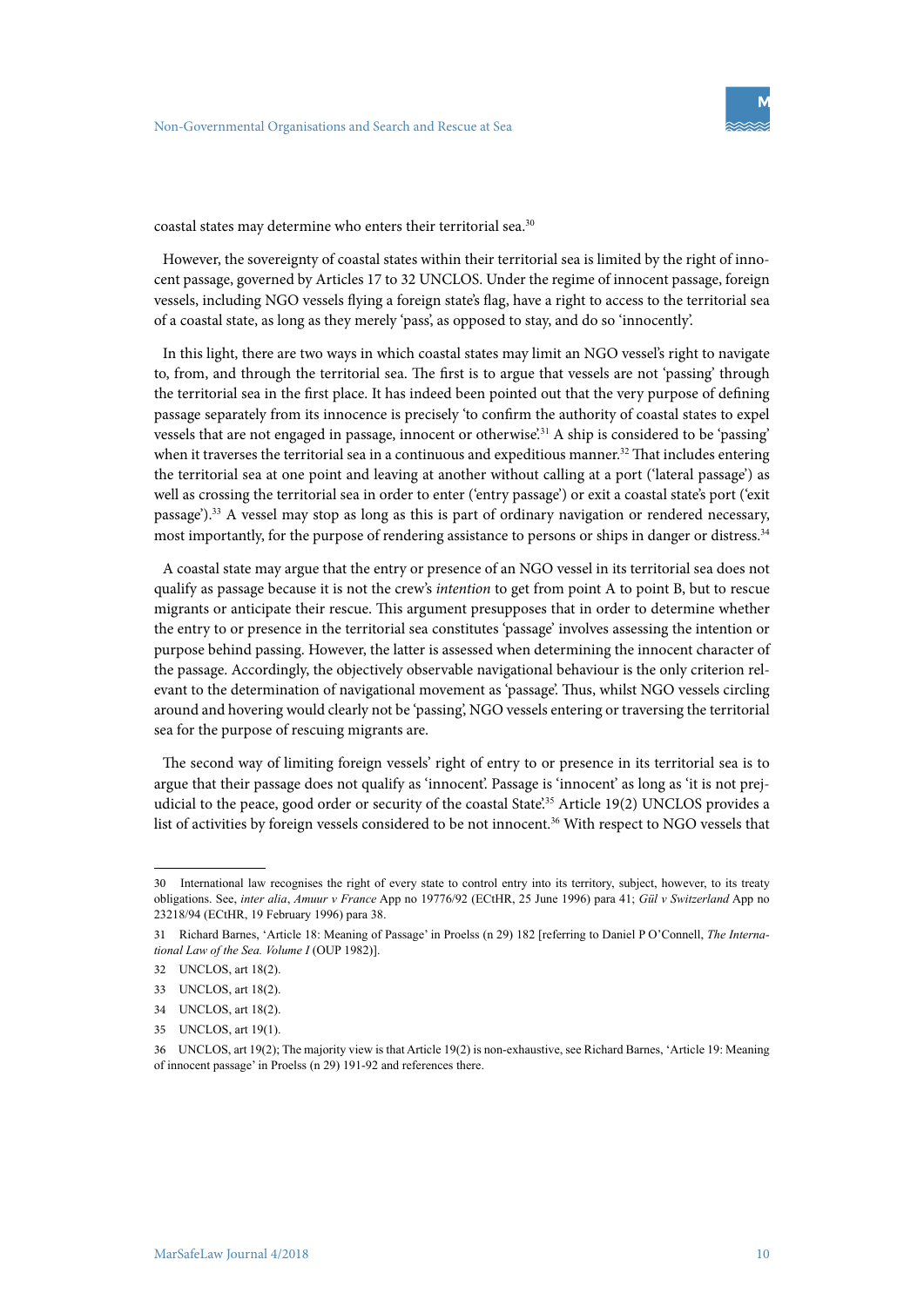

render search and rescue services at sea, a coastal state may seek to rely on two provisions.

One is Article  $19(2)(g)$  UNCLOS. According to that provision, passage is presumed not to be innocent when it involves the loading of persons contrary to the coastal state's immigration laws. *Loading* of persons – within the meaning of Article 19(2)(g) – is, however, not equivalent to *rescuing* persons. Whilst a rescue typically involves taking persons on board, this is necessary to save lives, but does not constitute a deliberate act to circumvent immigration laws. Thus, interpreted in good faith and in accordance with the ordinary meaning to be given to the terms of the treaty – as required by the general rule of treaty interpretation – coastal states may not rely on Article 19(2)(g) to deny foreign vessels that conduct search and rescue operations access to the territorial sea.<sup>37</sup> In any case, Article 19(2)(g) only covers immigration laws, not emigration laws and may therefore only be relied on to address the loading of people trying to *enter* the coastal state, but not those trying to *leave*. Emigration laws were indeed explicitly excluded during the preparation and negotiation of the predecessors to Article  $19(2)(g)$  UNCLOS because the view was that including the aspect of emigration in addition to immigration would raise serious human rights concerns (see also the analysis below in this section).<sup>38</sup>

The other relevant provision is Article 19(2)(l) UNCLOS, which enables coastal states to qualify any other activity not having a direct bearing on passage as non-innocent and deny passage through its territorial sea on that basis. Two possible grounds are of specific interest in the present context. First, parallel to Article  $19(2)(g)$  UNCLOS, a coastal state may argue that a vessels' passage is not innocent, when it loads persons contrary to the coastal state's *emigration*, as opposed to *immigration* laws (i.e. laws regulating the *exit from*, as opposed to *entry to*, their territory). Second, coastal states party to the 2000 Protocol against the Smuggling of Migrants are under an obligation to prevent and suppress the smuggling of migrants by sea as a place of departure.<sup>39</sup> Based on that obligation, a coastal state may seek to argue that they are allowed to prevent persons from irregularly leaving their shores and to prohibit vessels from picking these persons up from their territorial sea.

At the outset, it should be noted that rescue activities by NGOs are unlikely to qualify as the smuggling of migrants or the facilitation thereof pursuant to the Smuggling Protocol.40 Importantly, how-

<sup>37</sup> Vienna Convention on the Law of Treaties (adopted 23 May 1969, entered into force 27 January 1980) 1155 UNTS 331 (VCLT) art 31(1).

<sup>38</sup> ILC, 'Summary records of the fifth session' (1 June – 14 August 1953) *Yearbook of the International Law Commission 1953 (Vol. I)* 165 and 167; ILC, 'Documents of the fifth session including the report of the Commission to the General Assembly' *Yearbook of the International Law Commission (Vol. II)* 45; ILC, 'Summary records of the eighth session' (23 April – 4 July 1956) *Yearbook of the International Law Commission 1956 (Vol. I)* 73-78. See also Daniel-Erasmus Khan, 'Article 33: Contiguous zone' in Proelss (n 29) 267-68.

<sup>39</sup> Protocol against Smuggling of Migrants by Land, Sea and Air, supplementing the UN Convention against Transnational Organized Crime of 15 November 2000 (adopted 15 November 2000, entered into force 28 January 2004) 2241 UNTS 507 (Smuggling Protocol) arts 7 and 11(1).

<sup>40</sup> cf Smuggling Protocol, arts 3(a) and 6(1). There have been recent instances in which Italian and Greek authorities have pursued criminal investigations against NGOs for allegedly smuggling migrants. It goes beyond the scope of this article to delve into Italian and Greek criminal law, but prima facie these acts of prosecution arguably find no support in the Smuggling Protocol and run counter search and rescue obligations under the law of the sea. See *inter alia* Jasmine Coppens, 'Interception of Migrant Boats at Sea' in Violeta Moreno-Lax and Efthymios Papastavridis (eds), *'Boat Refugees' and Migrants at Sea: A Comprehensive Approach* (Brill 2016) 203; Sergio Carrera and others, *Fit for Purpose? The Facilitation Directive and the Criminalisation of Humanitarian Assistance to Irregular Migrants* (2016) Study for the European Parliament; Daniel Ghezelbash and others, 'Securitization of Search and Rescue at Sea' (2018) 67 ICLQ 315, 347-49.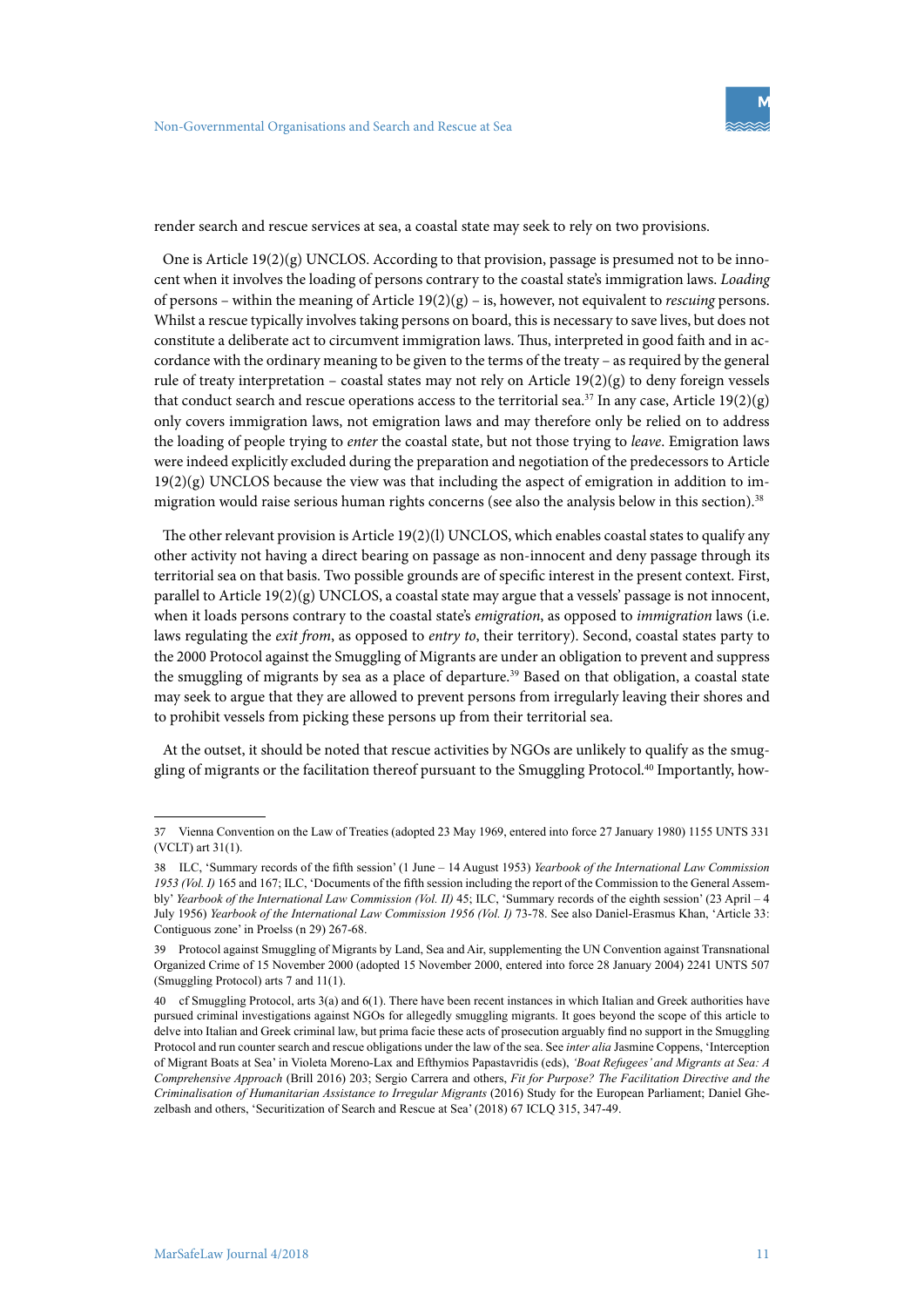

ever, there are two reasons why enforcing these grounds against NGOs conducting search and rescue would in any case contravene international law.

First, it would not be in line with the object and purpose of UNCLOS. While not the central objective of UNCLOS, humanitarian considerations are 'present in the texture of its provisions'.<sup>41</sup> Arguably, the provisions on innocent passage, interpreted and applied in good faith and in light of the humanitarian objectives of UNCLOS, in particular Article 98 UNCLOS, require the primacy of saving lives over enforcing domestic laws of the coastal state.<sup>42</sup>

Second, it would conflict with international human rights law. Article 31(3)(c) VCLT requires to take into account 'any relevant rules of international law applicable in the relations between the parties' for the interpretation of a treaty. Also called the principle or method of systemic integration, Article 31(3)(c) is said to allow bringing into consideration obligations even when flowing from other treaties, when they relate to the subject matter.<sup>43</sup> Moreover, Article 293 UNCLOS itself stipulates that a court or tribunal having jurisdiction to adjudicate shall also apply 'other rules of international law not incompatible with [the] Convention.<sup>244</sup> Therefore, the UNCLOS Articles on innocent passage should be interpreted and applied in light of international human rights law.<sup>45</sup>

Concerns might be raised when using Article 31(3)(c) VCLT or Article 293 UNCLOS to read rules into the Convention which go well beyond matters governed by UNCLOS.<sup>46</sup> International human rights law may however – in addition to constituting a means of interpreting UNCLOS – apply *autonomously* and limit the possibilities of coastal states to deny foreign vessels entry to their territorial sea. This was held for example by the European Court of Human Rights in *Women on Waves v Portugal*. <sup>47</sup> The case concerned an NGO vessel, the *Borndiep*, that intended to enter Portuguese territorial

<sup>41</sup> Tullio Treves, 'Human Rights and the Law of the Sea' (2010) 28(1) Berkeley Journal of International Law 1, 3; Bernard Oxman, 'Human Rights and the United Nations Convention on the Law of the Sea' (1998) 36 Columbia Journal of Transnational Law 399, 401-02.

<sup>42</sup> cf Treves, ibid 6, who argues that the activity that entails less risk of human life should prevail when it is impossible to have simultaneously due regard to activities that are equally legal or pose issues of norm conflict.

<sup>43</sup> Richard Gardiner, *Treaty Interpretation* (2nd edn, OUP 2015) 299; ILC, 'Fragmentation of international law: difficulties arising from the diversification and expansion of international law. Report of the Study Group of the International Law Commission*'* (prepared by Martti Koskenniemi, 13 April 2006) UN Docs. A/CN.4/L.682, 209, para 416.

<sup>44</sup> This was confirmed on several occasions by the International Tribunal for the Law of the Sea (ITLOS), see e.g. *M/V*  'Saiga' (No. 2) Case (Saint Vincent and the Grenadines v Guinea) (Judgment of 1 July 1999) ITLOS Reports 1999, 10, 61-62, [155]; /M/V/ '*Juno Trader' Case (Saint Vincent and the Grenadines v Guinea)* (Judgment of 18 December 2004) ITLOS Reports 2004, 19, 38-39, [77].

<sup>45</sup> For more detail see: Irini Papanicolopulu, 'International Judges and the Protection of Human Rights at Sea' in Nerina Boschiero and others (eds), *International Courts and the Development of International Law* (Springer 2013) 535, 542; Seline Trevisanut, 'Is there a right to be rescued? A constructive view' (2004) 4 Questions of International Law 3, 9-11; Efthymios D Papastavridis, 'Is there a right to be rescued? A skeptical view' (2004) 4 Questions of International Law 17, 23-24.

<sup>46</sup> cf Rosalyn Higgins, 'A Babel of Judicial Voices? Ruminations from the Bench' (2006) 55 International and Comparative Law Quarterly 791, 802-04; Anthony Aust, *Modern Treaty Law and Practice* (2nd edn, OUP 2007) 243; Gardiner (n 43) 320-  $23$ 

<sup>47</sup> *Women On Waves v Portugal* App no 31276/05 (ECtHR, 3 February 2009).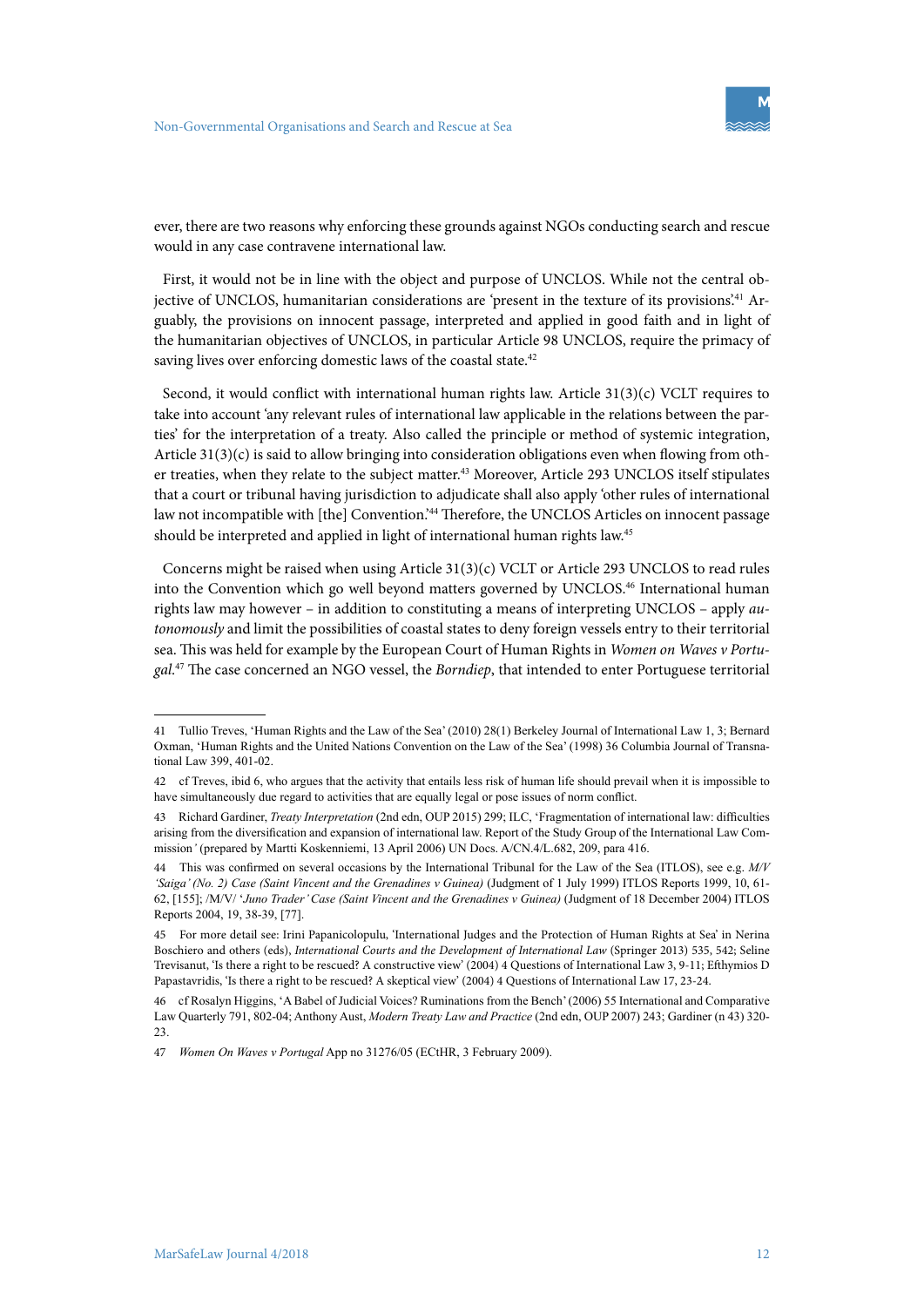waters in order to moor at the port of Figueira da Foz where it would organise activities related to the promotion of reproductive health on board the *Borndiep*. Portugal denied the *Borndiep* entry, arguing that the intended activities would render the *Borndiep*'s passage non-innocent. In particular, Portugal found them to fall under Article  $19(2)(g)$  UNCLOS, according to which the loading or unloading of merchandise and persons contrary to the sanitation laws and regulations of a coastal state may preclude the innocence of a passing vessel.<sup>48</sup> The Portuguese authorities notified the captain of the *Borndiep* of the decision not to grant entry and positioned a naval vessel next to the *Borndiep* to effectively prevent entry. Even though under UNCLOS a danger to public health may be a reason to consider passage non-innocent, the Court found that by denying the vessel entry, Portugal had violated Article 10 ECHR, which guarantees the freedom of expression.<sup>49</sup> In a nutshell, relying on emigration or anti-smuggling laws to preclude the innocence of a foreign vessels' passage has to be assessed in light of human rights norms (whether via systematic interpretation of UNCLOS or the autonomous application of human rights law). This has a number of implications for the case at hand.

On the one hand, prohibiting persons from exiting a state, is – with the exception of a few limited permissible restrictions – contrary to international human rights law, according to which everyone is in principle free to leave any country, including their own.<sup>50</sup> On the other hand, the right to life imposes positive obligations on the coastal state to take adequate measures to prevent the deaths of those within its jurisdiction.<sup>51</sup> This equally applies in the context of search and rescue.<sup>52</sup> Respecting and ensuring the right to life of migrants to be rescued would – depending on the circumstances

<sup>48</sup> ibid para 8.

<sup>49</sup> ibid para 44. See also Barnes (n 36) 192.

<sup>50</sup> Restrictions have to be provided by law and have to be necessary and proportional. Legitimate restrictions include securing a pending trial, protecting state secrets, recovering a large amount of unpaid taxes, or giving effect to UN Security Council sanctions. Universal Declaration of Human Rights, UNGA Res 217 A (III) (10 December 1948) art 1(2); International Covenant on Civil and Political Rights (adopted 16 December 1966, entered into force 23 March 1976) 999 UNTS 171 (ICCPR) art 12(2); Protocol No. 4 to the European Convention on Human Rights (adopted 16 September 1963, entered into force 2 May 1968) 046 ETS, art 2(2). See also Colin Harvey and Robert P Barnidge, 'Right to Leave in International Law' (2007) 19(1) International Journal of Refugee Law 1, 14; Jane McAdam, 'An Intellectual History of Freedom of Movement in International Law: The Right to Leave as a Personal Liberty' (2011) 12(1) Melbourne Journal of International Law 27, 54-55; Dimitry Kochenov, 'The Right to Leave Any Country Including Your Own in International Law' (2012) 28(1) Connecticut Journal of International Law 43, 64-68; Maarten den Heijer, *Europe and Extraterritorial Asylum* (Hart Publishing 2012) 246-49; Nora Markard, 'The Right to Leave by Sea: Legal Limits on EU Migration Control by Third Countries' (2016) 27(3) European Journal of International Law 591, 609; Violeta Moreno-Lax, *Accessing Asylum in Europe: Extraterritorial Border Controls and Refugee Rights under EU Law* (OUP 2017) 341-48.

<sup>51</sup> See e.g. *LCB v UK* App no 23413/94 (ECtHR, 9 June 1998) para 36; *Osman v UK* App no 23452/94 (ECtHR, 28 October 1998) paras 115-16; *Berü v Turkey* App no 47304/07 (ECtHR, 11 January 2011); *Choreftakis and Choreftaki v Greece* App no 46846/08 (ECtHR, 17 January 2012) para 47; *Kemalo*ğ*lu v Turkey* App no 19986/06 (ECtHR, 10 April 2012); William Schabas, *The European Convention on Human Rights – A Commentary* (OUP 2015) 126-27.

<sup>52</sup> See also *Leray v France* App no 44617/98 (ECtHR, 16 January 2001) where the ECtHR confirmed that the way in which maritime rescue operations are conducted are susceptible for judicial review in light of the right to life. See also Paul Tavernier, 'La Cour Européenne des Droits de l'Homme et la Mer' in Daniel-Heywood Anderson and others (eds), *La Mer et Son Droit* (Pedone 2003) 575, 586; Lisa-Marie Komp, 'The Duty to Assist Persons in Distress: An Alternative Source of Protection against the Return of Migrants and Asylum Seekers to the High Seas?' in Violeta Moreno-Lax and Efthymios Papastavridis (eds), *'Boat Refugees' and Migrants at Sea: A Comprehensive Approach* (Brill 2016) 236-38.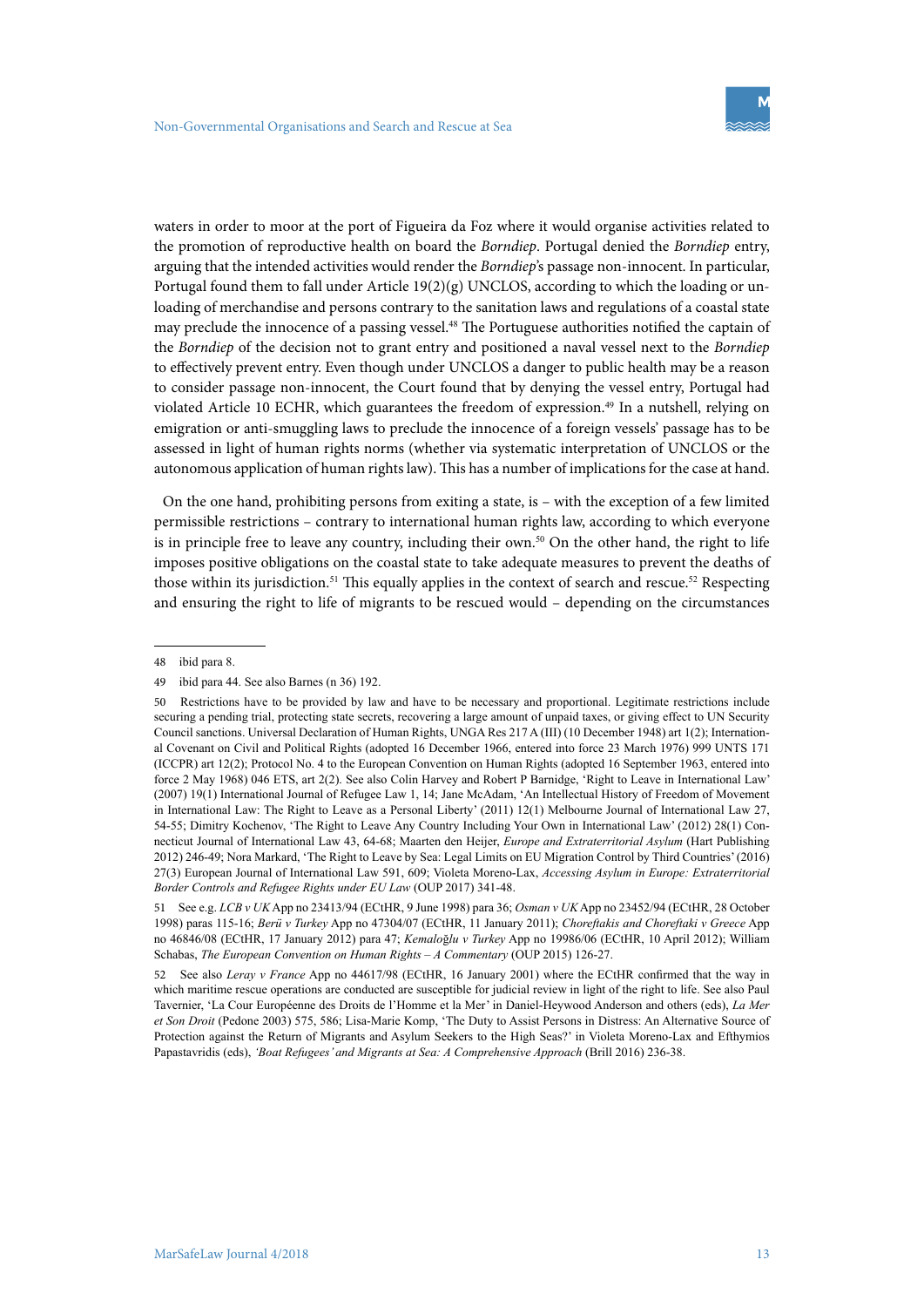

of the distress situation and the proximity of vessels able to render assistance – entail an obligation not to prevent passage of NGO vessels in territorial waters when they are able to contribute to the prevention of the loss of life.

In sum, a coastal state has no legal basis to impede NGOs from conducting search and rescue of migrants in its territorial sea. This is because entry to and presence in the territorial sea for the purpose of search and rescue does not render a vessel's passage as non-innocent. Not only do NGOs have a right to navigate territorial waters to save lives, but denying access would infringe fundamental provisions of UNCLOS and international human rights law. Even though Libya is not a party to UNCLOS, the main tenets of the right to innocent passage as codified in UNCLOS are considered to reflect customary international law, which Libya is bound to comply with.<sup>53</sup> Moreover, it should be noted that the law of the sea does not guarantee coastal states any powers to restrict foreign vessels' navigational rights in *other coastal states'* territorial sea. Thus, any attempt in that regard by Italy, e.g. by committing NGOs in the Italian Code of Conduct not to enter Libyan territorial waters (see above Section 2.2.1), has no basis in international law.

#### 3.2 Outside the territorial sea: the freedom of navigation

Adjacent to the territorial sea are the high seas and – if declared – the Contiguous Zone and the Exclusive Economic Zone (EEZ).<sup>54</sup> Importantly, beyond the territorial sea, vessels of any state enjoy freedom of navigation.<sup>55</sup> Thus, in principle, NGO vessels outside the territorial sea are exclusively subject to the jurisdiction of their flag state and no other state may limit NGO vessels' rights to navigate within the EEZ or on the high seas.<sup>56</sup>

There are three particular exceptions to this rule. First, there are a number of specific grounds for jurisdiction that states other than the flag state can exercise on the high seas. These are exhaustively listed in UNCLOS and include the exercise of jurisdiction or a 'right of visit' in cases of, for example, slave trade, piracy, illicit trafficking in drugs, or unauthorised broadcasting.<sup>57</sup> However, none of these provide a legal basis to limit the rights of navigation of NGO vessels that conduct search and rescue operations.

The second exception concerns the so-called right of hot pursuit. This allows a coastal state to pursue a foreign vessel from within its territorial waters into the high seas when it has good reason to believe that that vessel has violated its laws.<sup>58</sup> However, Article 111(1) UNCLOS specifies that hot

<sup>53</sup> *Case concerning military and paramilitary activities in and against Nicaragua (Nicaragua v United States of America)* (Merits) [1986] ICJ Reports 14 [214]. Note that these observations on access to the territorial sea for search and rescue purposes would apply *mutatis mutandis* for NGOs wanting to access e.g. Turkish territorial waters.

<sup>54</sup> UNCLOS, arts 55 and 86.

<sup>55</sup> UNCLOS, arts 87 and 58.

<sup>56</sup> Note that a coastal state can establish a contiguous zone in which it may exercise the control necessary to prevent and punish the infringement of its immigration laws pursuant to Article 33 UNCLOS. Libya has not declared a contiguous zone.

<sup>57</sup> UNCLOS, arts 99, 105, 108, and 109.

<sup>58</sup> UNCLOS, art 111.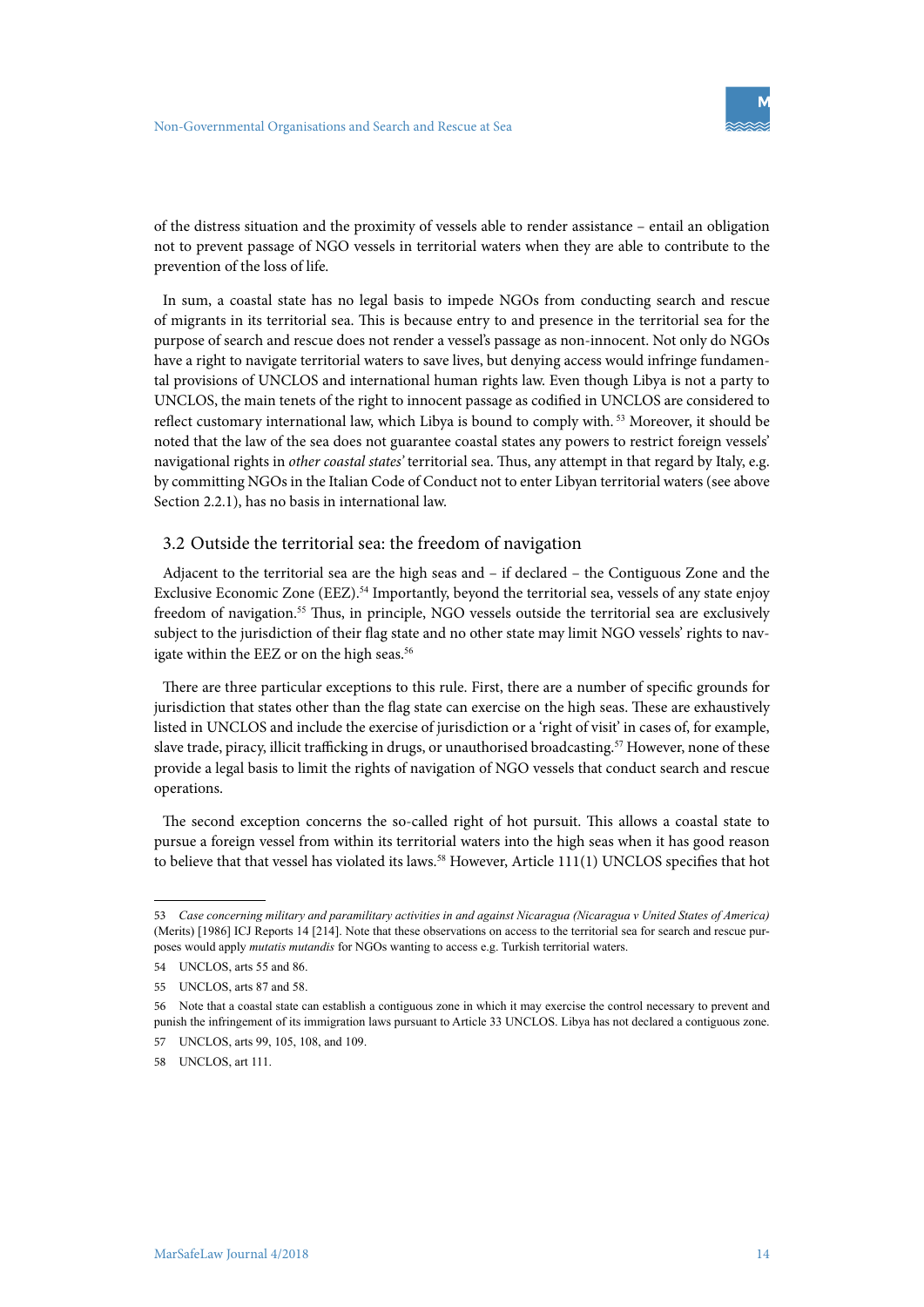

pursuit must always commence within the internal waters, territorial sea, or contiguous zone of the pursuing state.<sup>59</sup> Thus, it cannot be exercised against NGO vessels that were on the high seas whilst engaging in the allegedly illegal activity without ever entering territorial waters.

The third exception concerns the power to intercept foreign vessels on the high seas suspected of smuggling migrants on the basis of Article 8 Smuggling Protocol. However, search and rescue normally does not qualify as smuggling or the facilitation thereof. $60$  In addition, the intercepting state would need prior authorization from the flag state of the NGO before it could take measures pursuant to Article 8 (2) Smuggling Protocol.<sup>61</sup>

In conclusion, there are typically no circumstances under which coastal states have a right to stop, board, or search NGO vessels conducting search and rescue operations beyond the territorial sea or arrest their crew. Thus, when for instance the Libyan Coast Guard intercepted the NGO vessel *Lifeline* on 26 September 2017 outside its territorial waters, it had no legal basis in international law to do so.

# 4. The power of coastal states to give instructions under the law of the sea

This section analyses the power of coastal states to give instructions to NGOs in the context of search and rescue operations (in the following 'SAR instructions'). It focusses on two central questions with respect to such instructions. First, are NGOs legally bound to follow them? This essentially depends on the legal nature of the instructions, which is analysed in Section 4.1. Second, to the extent coastal states may issue SAR instructions to foreign vessels, are there limits on the content of these? This is analysed in Section 4.2, taking into account in particular the SAR Convention and human rights law.

#### 4.1 The legal nature of SAR instructions

In order to comply with their obligations under the SAR Convention, coastal states are required to put into place facilities allowing for the efficient coordination of distress events that occur within their SRRs.<sup>62</sup> For that purpose, coastal states typically afford coordination competences to the competent state authorities, in particular the MRCCs. An overview of some coastal states' legislation in that respect reveals that approaches vary considerably. According to the extent of instruction powers af-

<sup>59</sup> UNCLOS, art 111(1).

<sup>60</sup> See above Section 3.1. It has, moreover, been noted that 'the act of carrying migrants on the high seas is not an international crime as such.' Efthymios Papastavridis, *Interceptions of Vessels on the High Seas: Contemporary Challenges to the Legal Order of the Oceans* (Bloomsbury 2014) 266.

<sup>61</sup> See also Douglas Guilfoyle, *Shipping Interdiction and the Law of the Sea* (CUP 2009) 185.

<sup>62</sup> See Section 2.1.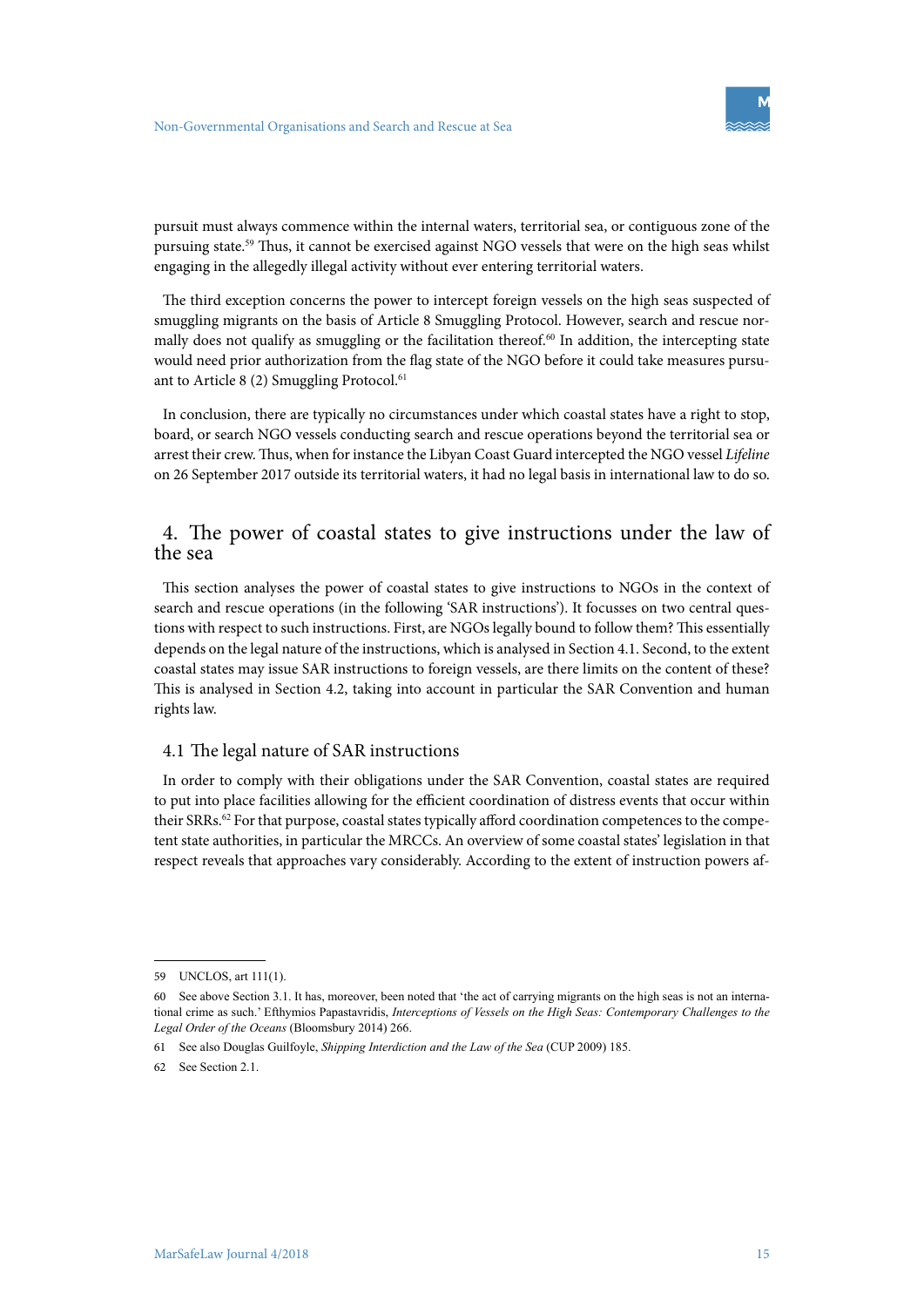forded to the competent authorities in domestic legislation, three approaches may be distinguished.<sup>63</sup>

Firstly, some coastal states' domestic legislation does not at all foresee the possibility for their competent authorities to issue SAR instructions, or does, but without specifically clarifying their legally binding nature or geographical applicability. This is the case, for example, in relation to the Netherlands.<sup>64</sup> Secondly, some domestic legal systems of coastal states provide for competences of MRCCs to give legally binding SAR instructions within the territorial sea of that state. Examples of such schemes include those in Australia, Spain, and Italy.<sup>65</sup> Thirdly, some coastal states' domestic legislation provides that their competent authorities can give SAR instructions to private vessels within their entire SRR, i.e. not only within their territorial sea but also in those parts of the high seas that are part of the SRR. Canada, Belgium, and France, for example, follow this approach.<sup>66</sup>

Whilst there are no specific rules under international law regarding the power of coastal states to issue binding SAR instructions, the law of the sea does provide some guidance. Within the territorial sea, states can exercise full sovereignty including over foreign vessels.<sup>67</sup> Thus, the first two approaches, i.e. domestic legislation that either does not at all provide for the possibility of legally binding SAR instructions or does so but limited to the territorial sea, do not raise any specific questions of compatibility with international law. However, no state may claim sovereignty over the high seas. All vessels on the high seas thus remain under the *exclusive* jurisdiction of their flag state.<sup>68</sup> The SAR regime itself only creates responsibilities but does not affect state boundaries, territorial control, or rights over navigation and, most importantly, therefore confers no new rights or grounds of jurisdiction to coastal states.<sup>69</sup> The third approach, i.e. domestic legislation that envisages SAR instructions to be legally binding beyond the territorial sea, interferes with exclusive flag state jurisdiction and is consequently not in compliance with the international law of the sea.

<sup>63</sup> The sample is based on the familiarity with and linguistic accessibility of the legislation to the researchers. The sample is in no way meant to be representative for all coastal states, but serves as a *prima facie* way of looking into the kind of legislation coastal states may adopt when it comes to SAR instructions and their application *ratione loci* and *ratione personae*. Where possible, interviews via e-mail or telephone were conducted with state authorities in order to obtain the pertinent legal instruments and the interpretation thereof.

<sup>64</sup> Dutch SAR Decision (*Regeling inzake de SAR-dienst van 26 augustus 1994*); Dutch SAR operational plan (*Operationeel Plan voor Search and Rescue*) 15 <www.kustwacht.nl/sites/default/files/2016-06-28%20OPPLAN%20SAR%20Versie%20 1.1.pdf> accessed 27 January 2018.

<sup>65</sup> Australian Navigation Act, sections 246 and 183; Spanish Maritime Navigation Law (*Ley 14/2014 de Navegación Marítima*) art 367(1); Italian SAR Decree, art 5; and Italian Navigation Code (*Codice della navigazione*) arts 69-70, 1113, and 1158.

<sup>66</sup> Canadian Shipping Act, arts 130(2)-(3) and 137(1); Flemish MRCC Decision (*Besluit van 26 Oktober 2007 van de Vlaamse Regering betreffende het Maritiem Reddings- en Coördinatiecentrum*) art 2 *juncto* Flemish MRCC Act (*Decreet van 16 Juni 2006 betreffende de begeleiding van scheepvaart op de maritieme toegangswegen en de organisatie van het Maritiem Reddings- en Coördinatiecentrum*) art 42; Flemish MRCC Decision, art 11; Flemish MRCC Act, arts 45 and 53, which does not make an explicit distinction between Belgian and foreign vessels; French Internal Security Code (*Code de la sécurité intérieure du 12 mars 2012*) art L742-5; French SAR Decree (*Décret n°88-531 du 2 mai 1988 portant organisation du secours, de la recherché et du sauvetage des personnes en détresse en mer*) arts 1 and 7(2).

<sup>67</sup> UNCLOS, art 2(1); see also Section 3.1 above.

<sup>68</sup> UNCLOS, arts 89 and 92(1).

<sup>69</sup> See also IAMSAR Manual (n 14) Vol I, section 2.3.15(e).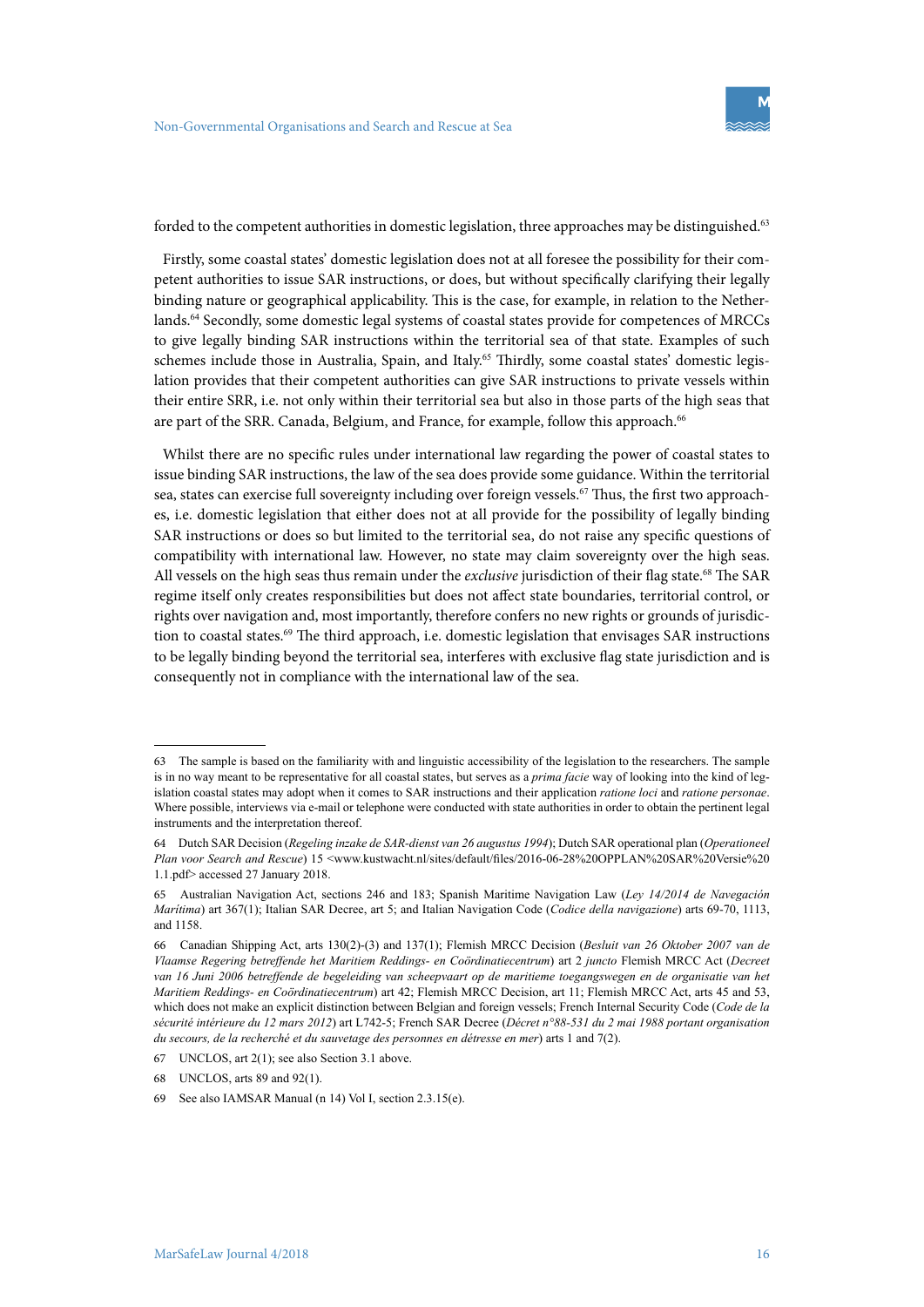In this vein, under international law, SAR instructions issued by national authorities to foreign private vessels beyond the territorial sea can only be considered as 'requests for cooperation', reminding foreign vessels to comply with their obligations under the domestic law of the flag state concerning the duty to assist. An MRCC may inform the flag state of a non-cooperative foreign vessel, but it may not itself enforce its instructions on the high seas. As such, the commitment in the Italian Code of Conduct to follow instructions of the competent MRCC (see above Section 2.2.1) can only be understood as applying to the territorial sea. Beyond that, the instructions are non-binding requests for cooperation.

#### 4.2 The legality of SAR instructions

International law, in particular the SAR regime and human rights law, place legal limits on the permissible content of SAR instructions. The following sections analyse two types of SAR instructions that have in the past led to tensions between coastal states and NGOs: instructions concerning onscene rescue (Section 4.2.1) and instructions concerning transfers and disembarkation of rescued persons (Section 4.2.2).

#### 4.2.1 Instructions concerning on-scene rescue

Instructions concerning on-scene rescue generally consist of requests to proceed to a distress scene and assist the persons in danger. These raise no particular questions of compliance with international law, since all captains are indeed typically themselves under an obligation to assist persons in distress under the laws of their vessel's flag state. However, NGOs have in the recent past reportedly received more problematic instructions, when national authorities instructed them *not* to proceed to a distress scene, or to *refrain* from assisting, even though they were near or already present at a distress scene. As noted in Section 1, this occurred, for example, on 23 and 24 November 2017 to a vessel of *SOS Méditerranée*.

The entire body of rules and guidelines of the SAR regime is designed to ensure efficient and effective search and rescue. Preventing loss of life requires speedy arrival at a distress scene.<sup>70</sup> This is why UNCLOS obliges captains to proceed with all possible speed to the rescue of persons in distress, if informed of their need of assistance.<sup>71</sup> This is why the SAR Convention obliges any search and rescue unit receiving information of a distress incident to take immediate action if in a position to assist.<sup>72</sup> And this is also why the IAMSAR Manual advises search and rescue units to be immediately dispatched to confirm the distress position.<sup>73</sup> There may be good reasons for an authority to ask a vessel to stand-by, for instance when another vessel is in a better position to provide assistance. However, it

<sup>70</sup> IAMSAR Manual (n 14) Vol II, sections 1.6.1 and 3.1.

<sup>71</sup> UNCLOS, art 98(1)(b).

<sup>72</sup> SAR Convention, section 4.3.

<sup>73</sup> IAMSAR Manual (n 14) Vol II, section 3.8.5. See also IMO Guidelines (n 14) section 3.1.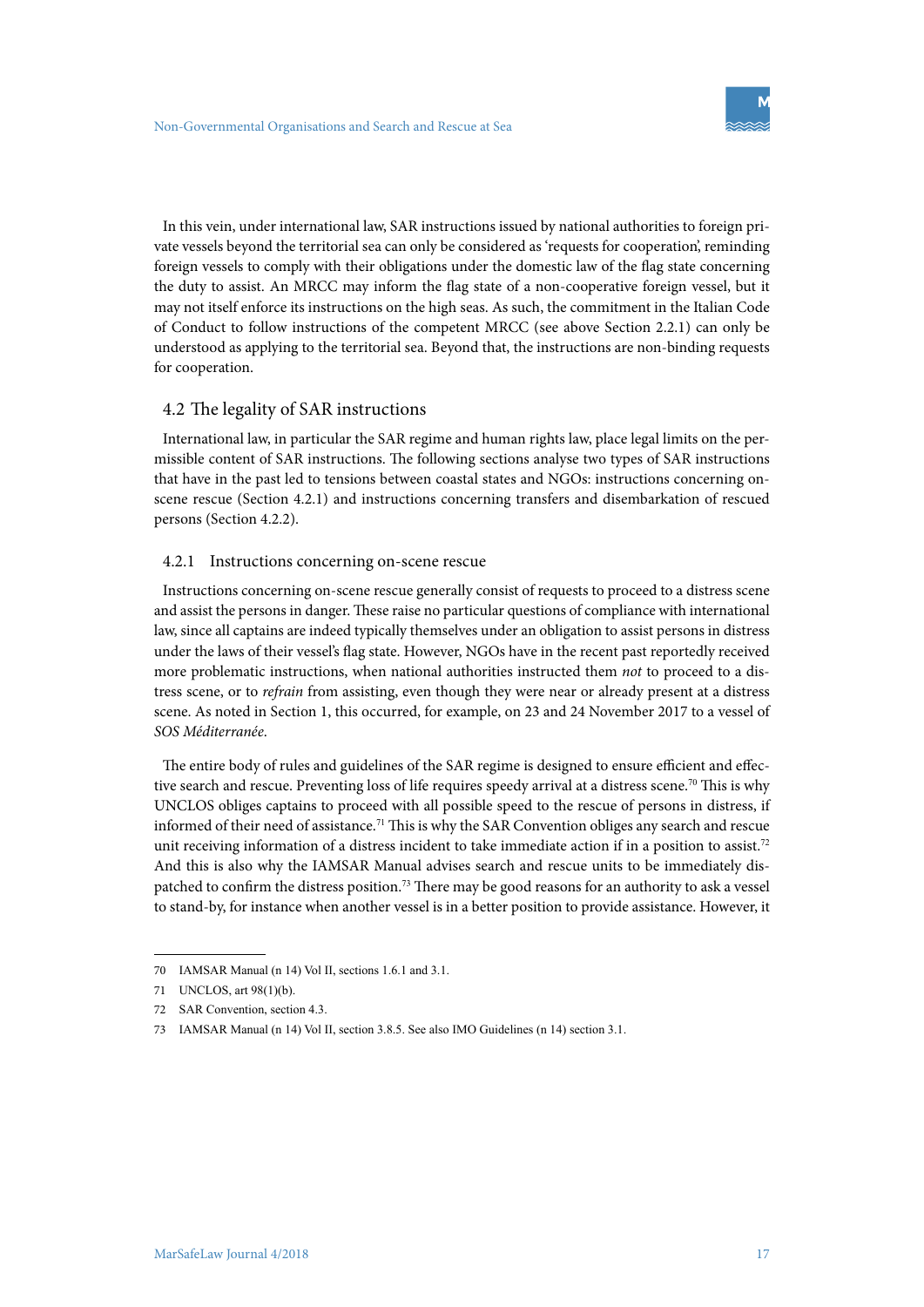

is clear that where an NGO vessel is at or near a distress scene and able to provide prompt assistance, a coastal state's instruction *not* to proceed violates the letter and spirit of the SAR regime.<sup>74</sup>

Further, preventing loss of life requires on-scene coordination to be effective. This is, in particular, the case when multiple actors are present at a distress scene. Questions may arise, in these instances, as to who is in charge and how to go about the on-scene rescue. For example, on 6 November 2017, the NGO *Sea Watch* arrived at a distress scene in response to a call from MRCC Rome and took on the on-scene coordination of all assets present (an Italian and a French warship, an Italian helicopter) in mutual agreement. However, when the Libyan Coast Guard arrived, it interrupted the on-scene rescue coordination and execution by the NGO. In the ensuing chaos a number of persons drowned.<sup>75</sup>

To ensure effectiveness, the SAR Convention requires there to be a clearly designated on-scene coordinator.<sup>76</sup> The IAMSAR Manual advises that the person in charge of the first search and rescue resource to arrive at the scene assumes this function.<sup>77</sup> Due to their position in the vicinity of likely distress scenes, NGO vessels are frequently the first ones to arrive and therefore they are often most suited to assume on-scene coordination. When multiple assets are at a distress scene, the role of the on-scene coordinator must be assigned to the most capable person.<sup>78</sup> NGO crews typically have the operational expertise and capabilities to take on on-scene coordination responsibilities. In contrast, reports suggest that the Libyan Coast Guard does not possess the proper capabilities, expertise, and professionalism to take on on-scene coordination.<sup>79</sup> When the captain of an NGO vessel is appointed on-scene coordinator for multiple search and rescue providers present, instructing or otherwise obstructing its coordination or execution is in breach of the SAR regime.

In addition, instructions to stand-by or instructions undermining effective on-scene coordination may violate the right to life of those in distress. As noted above in Section 3.1, the right to life imposes positive obligations on states to take adequate measures to prevent deaths. In the present context, this means that a coastal state that should be aware of a danger to persons' lives (e.g. after a distress call), but gives instructions that are clearly detrimental to the chances of success of a rescue operation, would violate human rights law. However, there is a caveat. States are only required to guarantee the human rights of those within their jurisdiction. Whilst distress scenes within the territory (including the territorial sea) of a coastal state *prima facie* occur within the jurisdiction of that state, distress scenes on the high seas require assessing the extraterritorial applicability of human rights law.

<sup>74</sup> Note that the instruction not to proceed to a distress scene arguably does not contravene the SAR regime when *another* vessel is already closer to the distress scene and is sufficiently able to assist. This way, for instance, one avoids having all NGO vessels rushing towards one incident.

<sup>75</sup> Comprehensive video footage of the incident is available at <www.youtube.com/watch?v=\_phI-f\_yFXQ> accessed 27 January 2018; for a detailed account of the incident see Forensic Oceanography (n 3).

<sup>76</sup> SAR Convention, section 4.7.

<sup>77</sup> IAMSAR Manual (n 14) Vol I, section 2.6.1. and Vol II, section 1.2.4. This guideline was enshrined in section 5.7.3 of the original 1979 SAR Convention but was removed on the occasion of the 1998 amendment.

<sup>78</sup> SAR Convention, section 4.7.2.

<sup>79</sup> Forensic Oceanography (n 3) 57-81.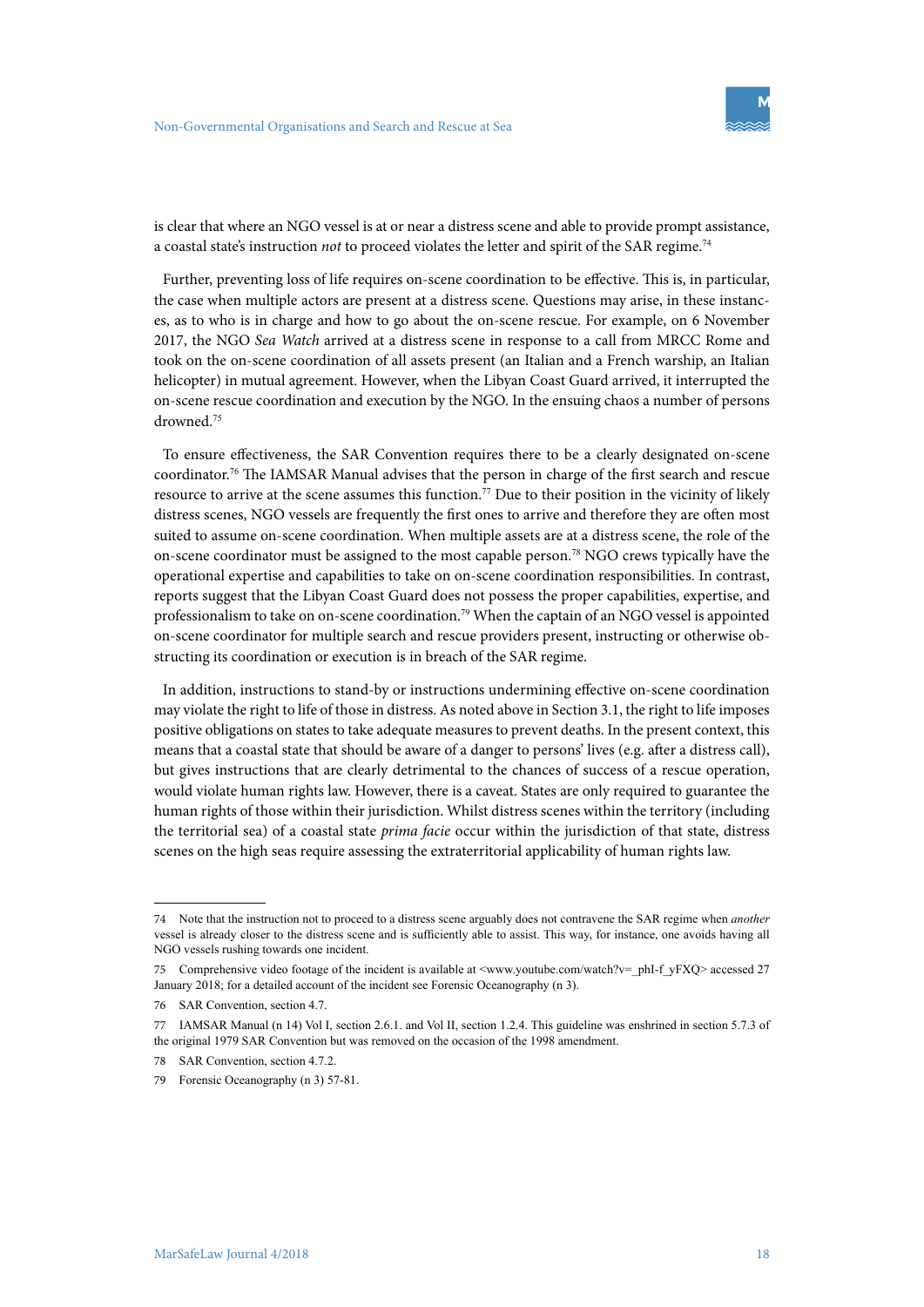A detailed analysis in this regard is outside the scope of this article. Suffice it to say, there is overall agreement that human rights obligations can be triggered on the high seas when a state exercises 'authority and control over persons'.<sup>80</sup> A state that takes people on board its ship<sup>81</sup> or manoeuvres around a vessel striking it and/or causing it to capsize,<sup>82</sup> thereby exercises 'authority and control' over the persons on the vessel and thus 'jurisdiction' for human rights purposes. Thus, if a coastal state engages in such practices at a distress scene, this would arguably bring those to be rescued within its jurisdiction. It has indeed been reported, that there were incidents in which the Libyan Coast Guard exercised coercion on NGO vessels in order to force their departure from a distress scene or to hand over rescued migrants. This occurred for example on 26 September 2017 to a vessel of *Mission Lifeline*, when the Libyan Coast Guard fired shots into the water and air close to the NGO vessel which had previously rescued a group of migrants and set course for Italy. Similarly amounting to an exercise of effective control may be the use of intimidation tactics, such as the positioning of a large naval vessel next to an NGO vessel.<sup>83</sup>

Establishing human rights jurisdiction is more complicated when a coastal state's agents are not physically present at the distress scene on the high seas. What if all the MRCC does is using a phone call to instruct the NGO not to proceed or assist? What if the instruction or request comes from a coast guard vessel within sight but still a few miles away from the scene? Some have argued that nearby physical presence – even without using force – can constitute effective control.<sup>84</sup> Others have argued that being both aware of a situation and in a position to save lives activates due diligence obligations, even when the traditional legal bases for jurisdiction are missing.<sup>85</sup> These arguments,

<sup>80</sup> For a general discussion, see Marko Milanovic, *Extraterritorial Application of Human Rights Treaties – Law, Principles, and Policy* (OUP 2011) 160-63, 168-69 and 193; Samantha Besson, 'The Extraterritoriality of the European Convention on Human Rights: Why Human Rights Depend on Jurisdiction and What Jurisdiction Amounts to' (2012) 25(4) Leiden Journal of International Law 857, 874-76. For a discussion of extraterritoriality specifically related to asylum, see *inter alia* den Heijer (n 50) 15-56 and 240-54, Moreno-Lax (n 50) Ch 8; Mariagiulia Giuffré, 'Access to Asylum at Sea? Non-Refoulement and a Comprehensive Approach to Extraterritorial Human Rights Obligations' in Moreno-Lax and Papastavridis (eds) (n 52) 248-75; Papastavridis (n 60) 302-08.

<sup>81</sup> *Rigopoulos v Spain* App no 37388/97 (ECtHR, 12 January 1999); *Medvedyev v France* App no 3394/03 (ECtHR, 29 March 2010) paras 66-67; *Hirsi Jamaa v Italy* App no 27765/09 (ECtHR, 23 February 2012).

<sup>82</sup> *Xhavara v Italy and Albania* App no 39473/98 (ECtHR, 11 January 2001).

<sup>83</sup> This scenario would resemble the *Women on Waves* case in which naval presence in the combination of threatening with prosecution was used to keep the NGO vessel away from Portuguese territorial waters. See *Women on Waves v Portugal* (n 47) para 9. At no point did Portugal contest that it had exercised jurisdiction.

<sup>84</sup> Paolo Biondi, 'Italy Strikes Back Again: A Push-Back's Firsthand Account' (*Border Criminologies*, 15 December 2017) <www.law.ox.ac.uk/research-subject-groups/centre-criminology/centreborder-criminologies/blog/2017/12/italy-strikes > accessed 27 January 2018. Compare: Papastavridis (n 45) 28. See also Violeta Moreno-Lax and Mariagiulia Giuffré, 'The Raise of Consensual Containment: From "Contactless Control" to "Contactless Responsibility" for Forced Migration Flows' in Satvinder Singh Juss (ed), *Research Handbook on International Refugee Law* (Edward Elgar forthcoming).

<sup>85</sup> Vassilis P Tzevelekos and Elena Katselli Proukaki, 'Migrants at Sea: A Duty of Plural States to Protect (Extraterritorially)?' (2017) 86 Nordic Journal of International Law 427, 455 and 463.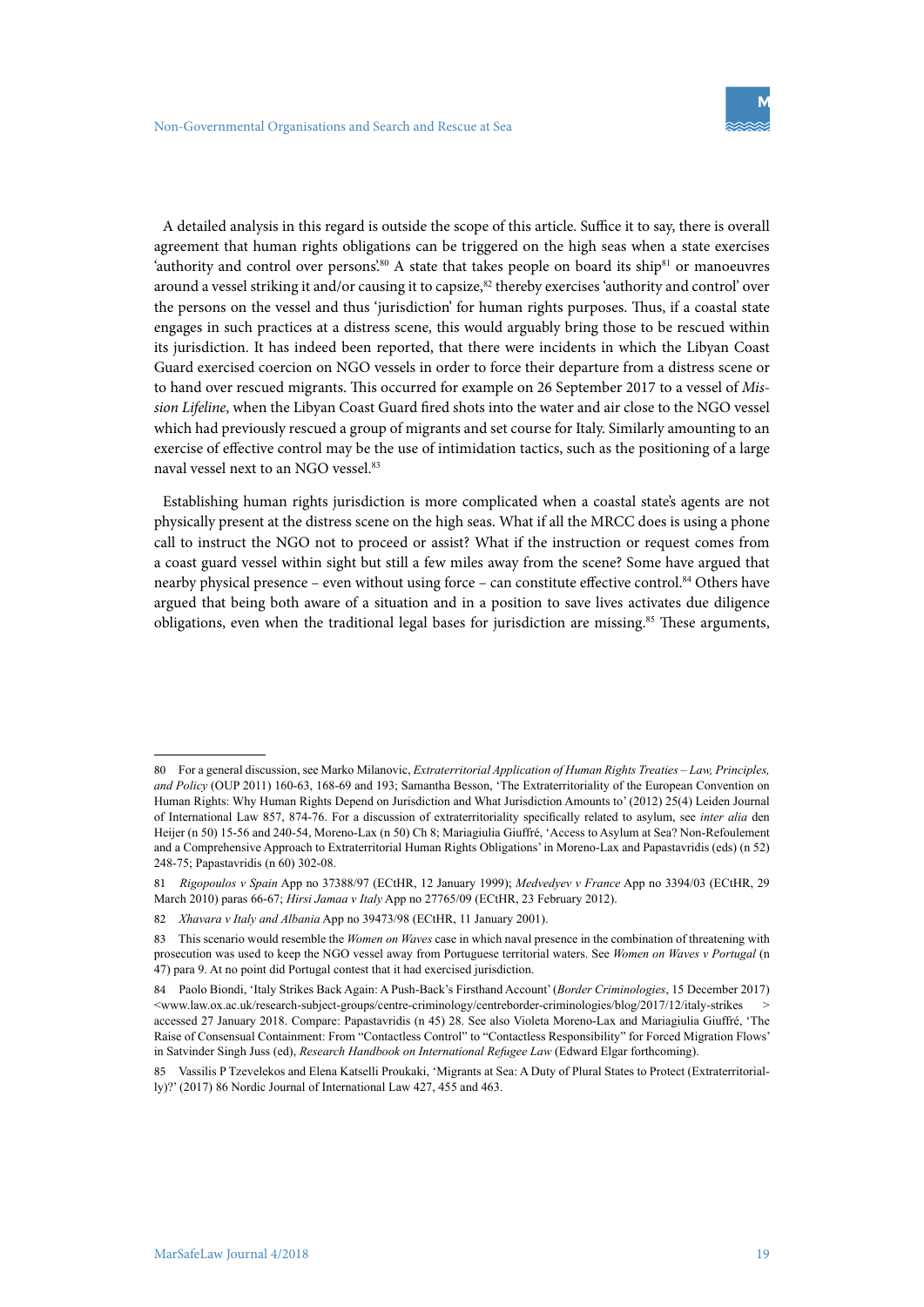however, have not yet been confirmed in human rights law adjudication.<sup>86</sup>

#### 4.2.2 Instructions concerning transfers and disembarkation

The SAR Convention requires that persons retrieved from the water are disembarked to a place of safety.<sup>87</sup> This, legally speaking, terminates a rescue operation. The MRCC in whose SRR the distress situation is dealt with, is primarily responsible to ensure that coordination and cooperation occurs with a view to finding a place for disembarkation.<sup>88</sup> However, it is unclear how much discretion coastal states enjoy in determining, first, *who* carries out the disembarkation and, second, *where*.

Smaller NGO vessels, for lack of physical space, focus on first response to emergencies by providing life vests, drinking water, and urgent medical treatment. Often, they do not take migrants on board but wait for larger and faster ships to transport them to dry land.<sup>89</sup> This allows them to conduct further rescue operations in the area. However, the Italian Code of Conduct, for example, envisages that NGOs do not transfer rescued persons to other vessels unless authorised by the competent MRCC (see above Section 2.2.1). Thus, the question arises whether coastal states may prohibit these transfers and instead oblige a vessel to complete a rescue operation by disembarking the persons in distress on land.

It should be noted that there exists no legal provision entitling coastal states to prohibit transfers of rescued persons. To the contrary, the SAR regime urges coastal states to release assisting vessels from their obligations as soon as possible.<sup>90</sup> Moreover, in some situations, prohibiting transfers risks endangering the safety of a vessel, its crew, or its passengers. This is the case, for instance, where the number of persons rescued exceeds the capacity of a vessel. Similarly, speedy disembarkation may be essential to safeguard the well-being of rescued persons, in particular where the latter need urgent medical attention. In these situations, prohibiting transfers to larger and/or faster vessels runs counter the SAR regime.<sup>91</sup>

The second ambiguity concerns the question of discretion of the coastal state in determining *where*  disembarkation should take place. Can a coastal state oblige an NGO vessel to disembark persons at a place the NGO considers unsafe, for example because of human rights violations occurring within that territory? In the present context, it is noteworthy that an earlier draft of the Italian Code of Con-

<sup>86</sup> An interesting test case in this regard is the recent application against Italy at the ECtHR of seventeen survivors of the above mentioned 6 November 2017 incident with the NGO *Sea Watch*. GLAN, 'Legal action against Italy over its coordination of Libyan Coast Guard pull-backs resulting in migrant deaths and abuse' (8 May 2018) <www.glanlaw.org/ single-post/2018/05/08/Legal-action-against-Italy-over-its-coordination-of-Libyan-Coast-Guard-pull-backs-resulting-in-migrant-deaths-and-abuse> accessed 10 May 2018.

<sup>87</sup> SAR Convention, section 1.3.2.

<sup>88</sup> SAR Convention, section 3.1.9.

<sup>89</sup> See also Section 1 above.

<sup>90</sup> See for example SAR Convention, section 3.1.9; IMO Guidelines (n 14) section 3.1.

<sup>91</sup> See for example UNCLOS, art 98(1), which sets out that a duty to assist exists only if and to the extent it does not endanger the safety of the vessel, the crew, or the passengers; See also IMO Guidelines (n 14) para 6.11.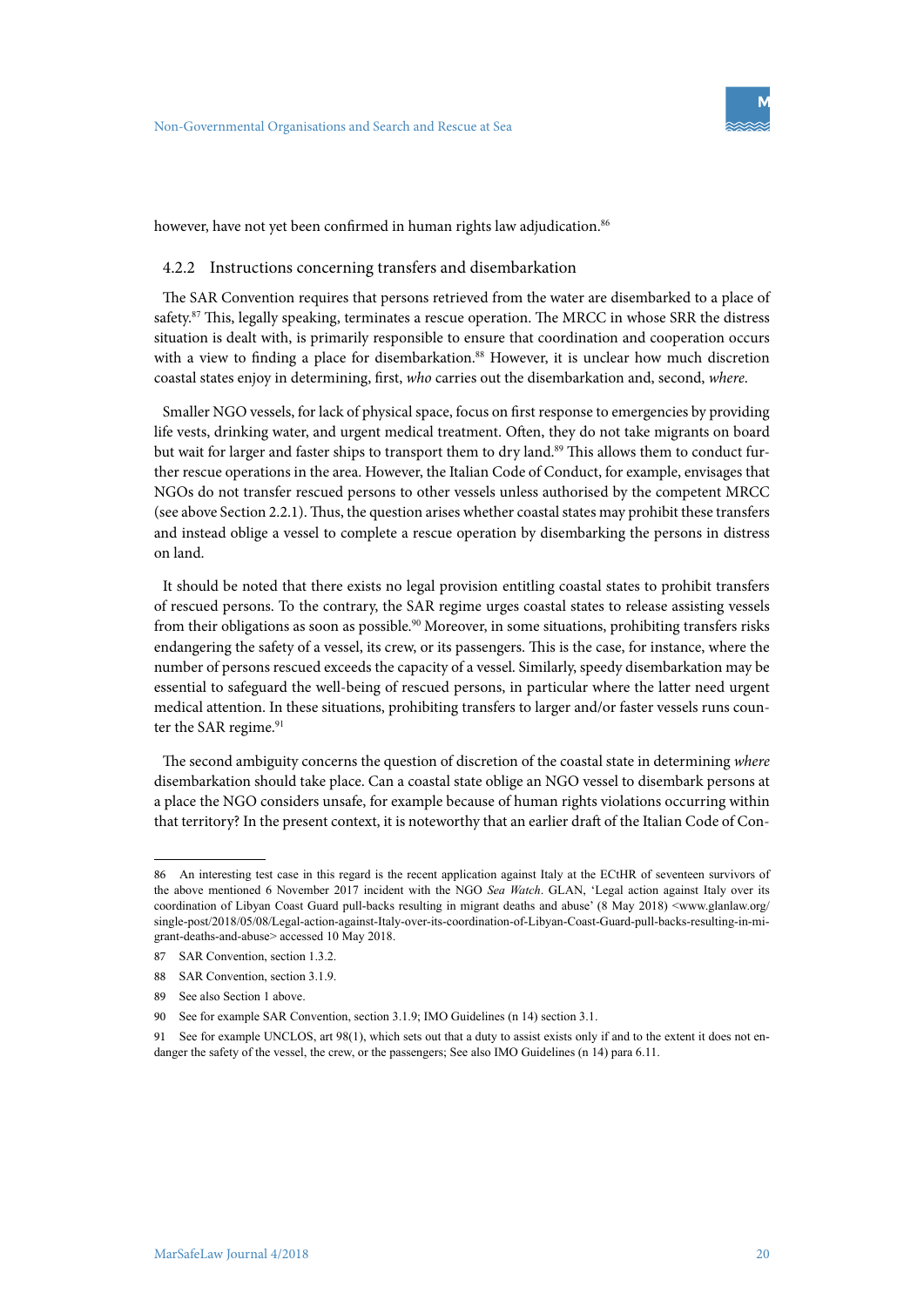

duct set out that a failure to comply with the commitments set out therein 'may result in the refusal by the Italian State to authorize the access to national ports, subject to compliance with the existing international conventions'.<sup>92</sup> However, this was later modified, the final version merely setting out that failures to subscribe to or comply with the commitments in the Code of Conduct may result in the adoption of 'measures addressed to the relevant vessels' by Italian authorities.<sup>93</sup>

The Guidelines on the Treatment of Persons Rescued at Sea specify that a 'place of safety' is a place where the survivors' safety of life is no longer threatened and where their basic human needs (such as food, shelter and medical needs) can be met.<sup>94</sup> In addition, human rights law creates limits on the choice of the place of disembarkation.<sup>95</sup> Whilst these do not apply to NGOs, they do bind states, provided they exercise jurisdiction over the rescued persons (see also above Section 4.2.1). If human rights law is applicable in a specific case, firstly, the principle of *non-refoulement* prohibits disembarking persons at a place where they may face torture or inhuman or degrading treatment or punishment.<sup>96</sup> Secondly, the prohibition of collective expulsion requires there to be an assessment of the individual circumstances of the persons rescued before disembarkation.<sup>97</sup> As a result, coastal states may not oblige NGO vessels within their jurisdiction to disembark the rescued persons in contravention of either of these prohibitions.

#### 5. Conclusion

This article examined the legal framework of the search and rescue activities of NGOs in the Mediterranean. It set out to analyse two questions: First, are NGOs free to navigate anywhere in order to render assistance to migrants? The analysis showed that a coastal state has no legal basis to impede NGOs from conducting search and rescue of migrants in its territorial sea. Even less are states entitled to restrict NGOs' access to the high seas or the territorial sea of another state.

Essentially, NGO vessels that render assistance to migrants in distress at sea have a right of innocent passage through the territorial sea of coastal states. In line with the regime on innocent passage, a coastal state can only limit foreign vessels' entry to or presence in its territorial sea when the foreign vessels do not pass in a continuous and expeditious manner or do so in a way prejudicial to peace, good order, or security of the coastal state. Entry into territorial waters in order to assist vessels in distress constitutes neither of those two. Most importantly, the regime of innocent passage has to be

<sup>92</sup> For the draft version, see above n 18.

<sup>93</sup> Section 2.2.1.

<sup>94</sup> IMO Guidelines (n 14) para 6.12; See also Jasmine Coppens and Eduard Somers, 'Towards New Rules on Disembarkation of Persons Rescued at Sea?'(2010) 25 International Journal of Marine and Coastal Law 377, 378-79.

<sup>95</sup> It should be noted that the IMO Guidelines (n 14) para 6.17 mentions human rights for asylum-seekers and refugees merely as a consideration. For a discussion on the effects of human rights law on options for the disembarkation of rescued migrants, see Kristof Gombeer, 'Human Rights Adrift? Enabling the Disembarkation of Migrants to a Place of Safety in the Mediterranean' (2015) 10 Irish Yearbook of International Law 31-40.

<sup>96</sup> See in particular Article 3 ECHR and the case law of the ECtHR on this question, most notably *Hirsi Jamaa v Italy* (n 81). Note that *refoulement* of those risking persecution is also prohibited under the 1951 Refugee Convention.

<sup>97</sup> *Hirsi Jamaa v Italy* (n 81) para 166. For the requirement of individual assessment, see also *Khlaifia v Italy* App no 16483/12 (ECtHR, 15 December 2016) paras 237-40; *ND and NT v Spain* App nos 8675/15 and 8675/15 (ECtHR, 3 October 2017) paras 98-99 [referred to the Grand Chamber on 29 January 2018].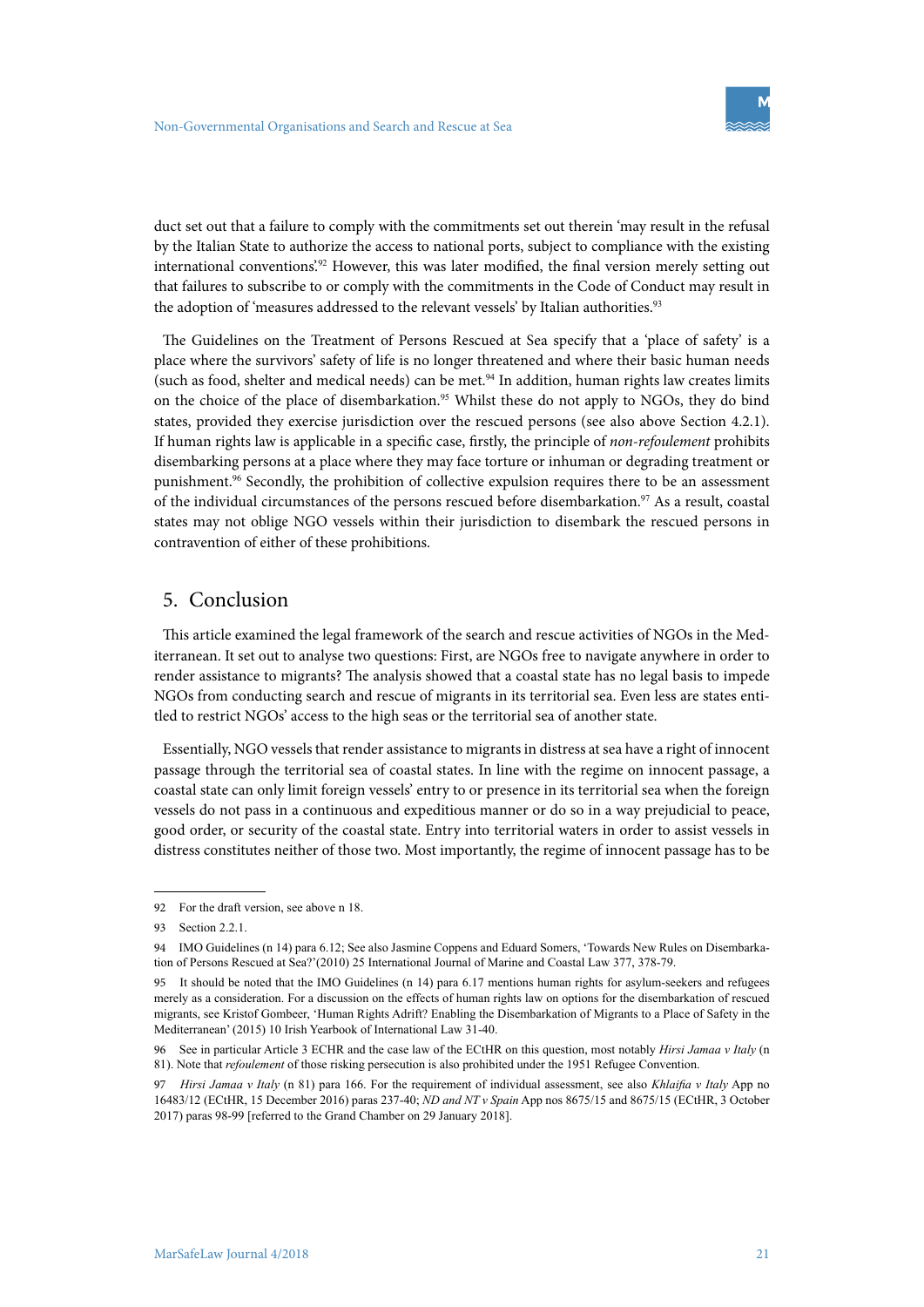interpreted in light of the object and purpose of UNCLOS, including its humanitarian objectives, and in line with international human rights law, in particular the right to leave and the right to life. It is predominantly for that reason that the grounds on which coastal states may rely on to restrict foreign vessels' passage through their territorial sea cannot be invoked against NGO vessels conducting search and rescue operations. Unsurprisingly, if coastal states have no legal basis to prohibit NGOs from rendering assistance to migrants in distress within their territorial sea, there is also no legal basis to do so on the high seas, where vessels of any state enjoy freedom of navigation. Moreover, a coastal state may not prohibit access to the territorial sea of a third state, where the latter alone enjoys sovereignty. This means, on the one hand, that recent practices by the Libyan Coast Guard to impede NGO vessels from rendering assistance on the high seas are not in conformity with the law of the sea. In a similar vein, attempts by Italy to restrict NGO vessels' access to the Libyan territorial sea through

The second question analysed in this article was whether coastal states can give NGOs binding instructions concerning, on the one hand, whether and how to conduct search and rescue and, on the other, where to disembark the persons rescued. The analysis showed that national legislation that renders a coastal state authority's instructions legally binding within its territorial sea raises no particular challenges under international law, essentially because coastal states can exercise full sovereignty within that area. However, this is different outside the territorial sea. No state may claim sovereignty over the high seas, a rule which remains unaffected by the SAR regime. Since all vessels within that area thus remain under the exclusive jurisdiction of their flag state, instructions by a state assuming search and rescue responsibility are not binding under international law and can only be conceived as requests for cooperation. In this vein, regardless of the legal nature of the Italian Code of Conduct as such, the commitment requiring NGOs to abide by the instructions of the competent MRCC without stipulating a geographical limitation cannot be understood to create a legally binding obligation to follow these instructions outside the territorial sea.

the respective commitment in the Italian Code of Conduct have no basis in international law.

The analysis also showed that international law, more specifically the SAR regime as well as international human rights law, place restrictions on the content of instructions. In other words, some instructions violate international law. This concerns in particular two types of instruction. First, NGOs have in the recent past reportedly been instructed *not* to proceed to a distress scene, or to *refrain* from assisting when already there. Both instructions are typically not in compliance with the SAR regime. This is because they run counter the body of rules designed to prevent loss of life, in particular provisions ensuring speedy arrival at a distress scene and effective on-scene coordination. Moreover, an instruction *not* to assist may additionally violate the right to life of those in distress, provided they find themselves within the territorial sea or otherwise within the jurisdiction of the instructing state.

Second, states have attempted to determine *who* carries out the disembarkation and *where*. It was found that prohibiting transfers from smaller NGO vessels to larger and/or faster vessels (as, for instance, the Italian Code of Conduct does) will often run counter the SAR regime, in particular where transfers would ensure the safety of the vessel's crew and passengers or guarantee speedy disembarkation. In contrast, coastal states have more discretion in determining the place of disembarkation, as long as this does not contravene their human rights obligations, in particular the principle of *non-refoulement* and the prohibition of collective expulsion.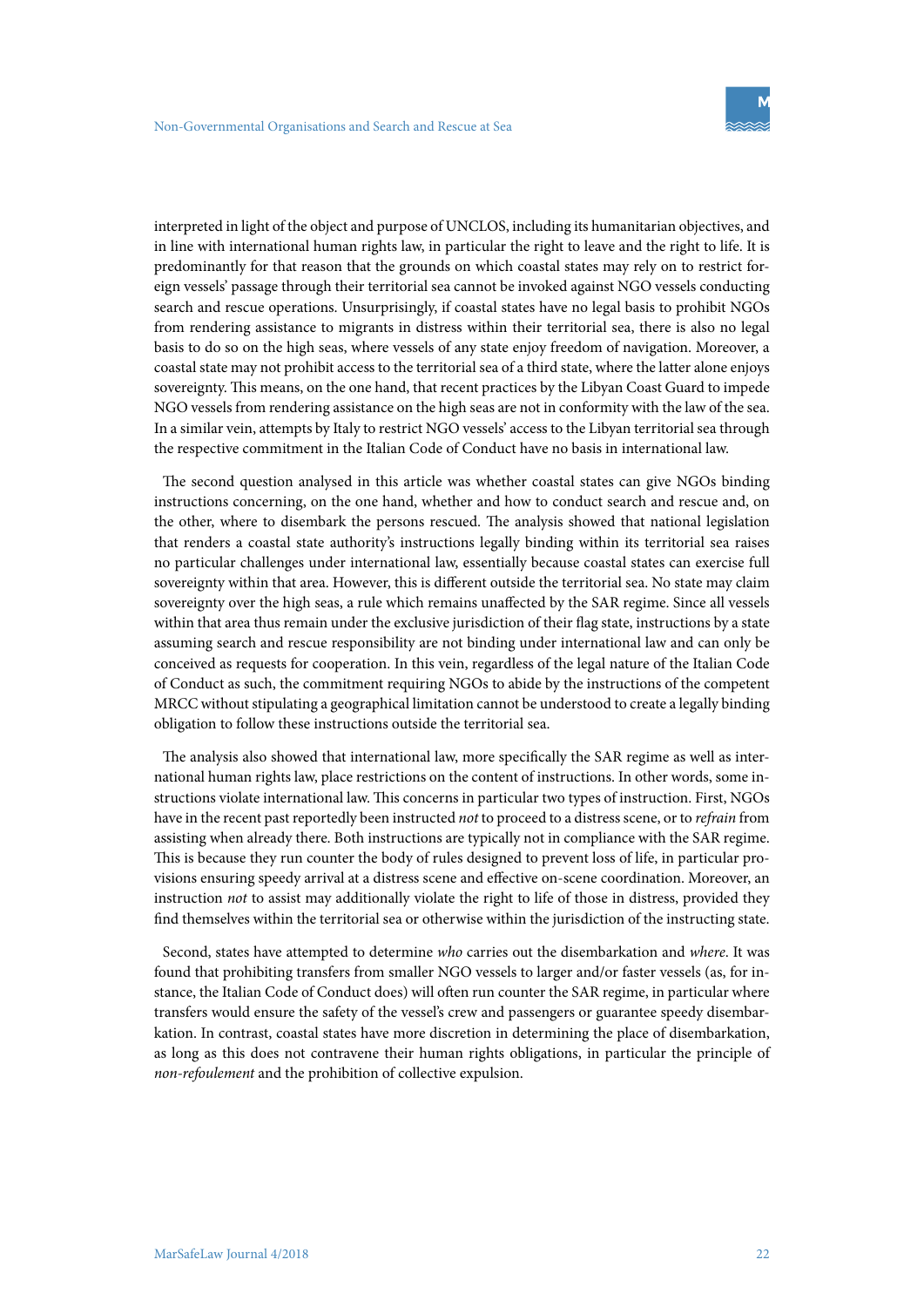

## Appendix: Code Of Conduct For NGOs Undertaking Activities In Migrants' Rescue Operations At Sea

Migration pressure on Italy does not seem to diminish and indeed is even more impressive than last year, as recognized by the Institutions of the European Union and its Member States.

In this context, the main objective of the Italian Authorities in rescuing migrants is the protection of human life and the rights of the people, in full respect of international conventions. Nevertheless, the rescuing activity cannot be separated from a reception path, sustainable and shared with other Member States, in accordance with the principle of solidarity referred to in Article 80 of the TFEU.

On the occasion of the Informal meeting of the Justice and Home Affairs Ministers, held on  $6<sup>th</sup>$  July in Tallinn under the Estonian Presidency, the EU's Interior Ministers welcomed the initiative of the Italian authorities to ensure that NGO's vessels involved in Search and Rescue (SAR) activities operate within, and abide by, a set of clear rules, in the form of a code of conduct to be urgently finalised by the Italian authorities, in consultation with the Commission and in cooperation with the relevant stakeholders, including the NGOs themselves. The Italian initiative was also included in the "Action Plan on measures to support Italy, reduce pressure along the Central Mediterranean route and increase solidarity" submitted by the European Commission on 4<sup>th</sup>July.

The Italian Authorities and the signatory NGOs carrying out SAR activities thus share the need to provide for specific arrangements to address the complexity of rescue operations in the Mediterranean Sea, in compliance with this Code of Conduct, also safeguard the security of migrants and operators.

The NGOs that subscribe to this Code of Conduct undertake the following commitments:

- **in accordance with relevant international law, commitment not to enter Libyan territorial waters, except in situations of grave and imminent danger requiring immediate assistance and not to obstruct Search & Rescue by the Libyan Coast Guard:** *with a view not to hinder the possibility for the competent National Authorities to intervene in their territorial waters, in compliance with international obligations;*
- **commitment to respect the obligation not to turn off or delaying the regular transmission times of AIS (Automatic Identification System) and LRIT (Long Range Identification and Tracking) signals, whenever on board (Chap. V SOLAS):** *in order to ensure safety of navigation and security of vessels, including those not involved in the search and rescue event but navigating in proximity of the area, where the event itself takes place;*
- **commitment not to make communications or send light signals** to facilitate the departure and embarkation of vessels carrying migrants, without prejudice to the communications that are necessary in the course of SAR events to preserve the safety of life at sea: *with the intention not to facilitate contacts with migrant smugglers and/or traffickers;*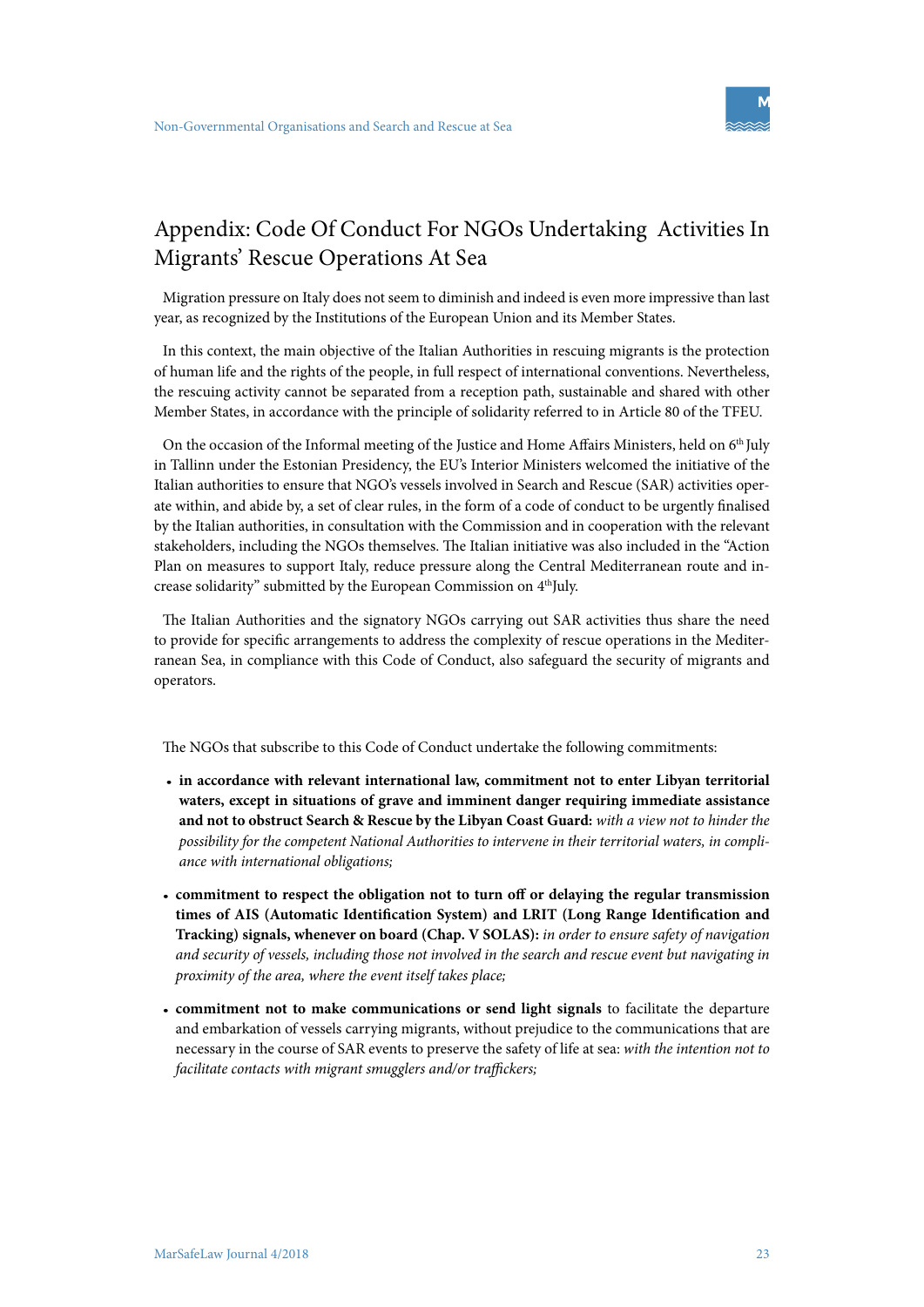- **commitment to communicate to the competent MRCC the technical suitability (regarding the vessel, its equipment and the crew's training) for rescuing activities, without prejudice to the applicable domestic and international provisions regarding seaworthiness of vessels and other technical conditions necessary to operate ships:** *NGOs are requested to be equipped with instruments and resort to personnel whose technical suitability and capabilities in mass rescue operations under all conditions are ascertained. This is required in order to guarantee their professional know-how in rescuing activities. Such a commitment concerns, inter alia, the need for providing the ship's master with proper information on stability, on- board reception capacity, individual and collective safety equipment, crew's specific training and relevant capability certification, security aspects, on board hygienic and habitability conditions, preservation capacity of possible corpses. All of the above is without prejudice to the provisions of Article IV (force majeure cases) and Article V (people transportation in emergency situations) of SOLAS;*
- **commitment to ensure that when SAR cases occur where no official SRR is established, the ship's master immediately notifies the competent Authorities of the flag States for security purposes and the MRCC competent for the nearest SRR as "better able to assist", except in case the latter expressly refuses or doesn't respond:** *information to the flag State qualifies more as a commitment, while notification to the competent MRCC recalls an existing obligation of international law;*
- **commitment to respect the obligation under international law to keep constantly updated the competent MRCC or the OSC (On Scene Coordinator) appointed by the latter as to the ongoing scenario and the developments of rescuing operations,** as well as all the information regarding SAR or navigation security;
- **commitment not to transfer those rescued on other vessels,** except in case of a request of the competent MRCC and under its coordination also based on the information provided by the ship's master: *after the embarkation of survivors, NGO vessels should as a rule complete the operation by disembarking survivors in a safe port under the coordination of the responsible MRCC, except in situations recalled above;*
- **commitment to ensure that the competent Authorities of the flag State are constantly kept updated** on the activities undertaken by the vessel and immediately notified of any relevant event concerning "maritime security", in compliance with the principle of flag State jurisdiction under UNCLOS and other applicable rules of international law;
- **commitment to cooperate with the competent MRCC, executing its instructions and informing** it in advance of any initiative undertaken independently because it is deemed necessary and urgent;